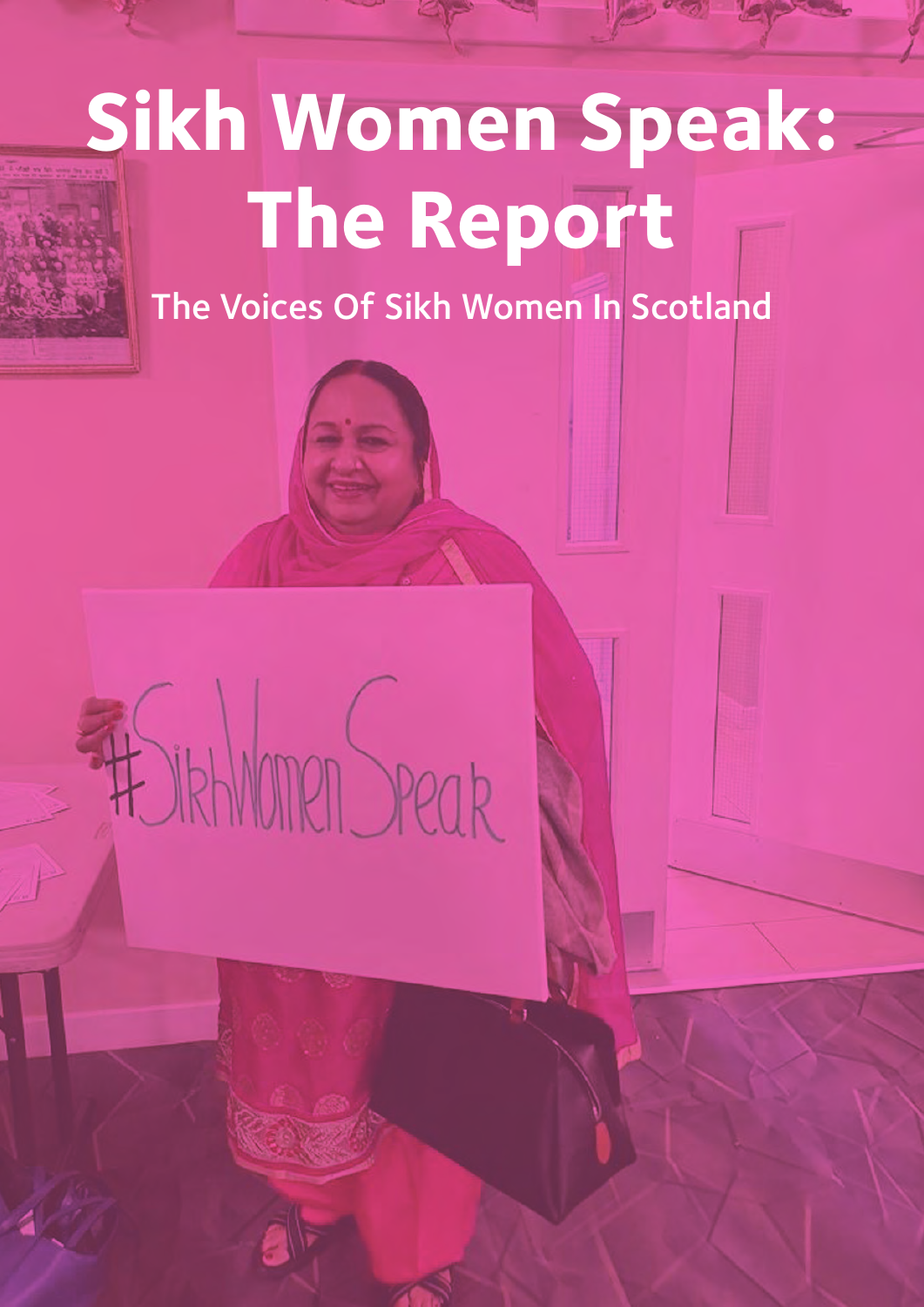# Dedication

To the women who could not find themselves in the pages of policies and reports.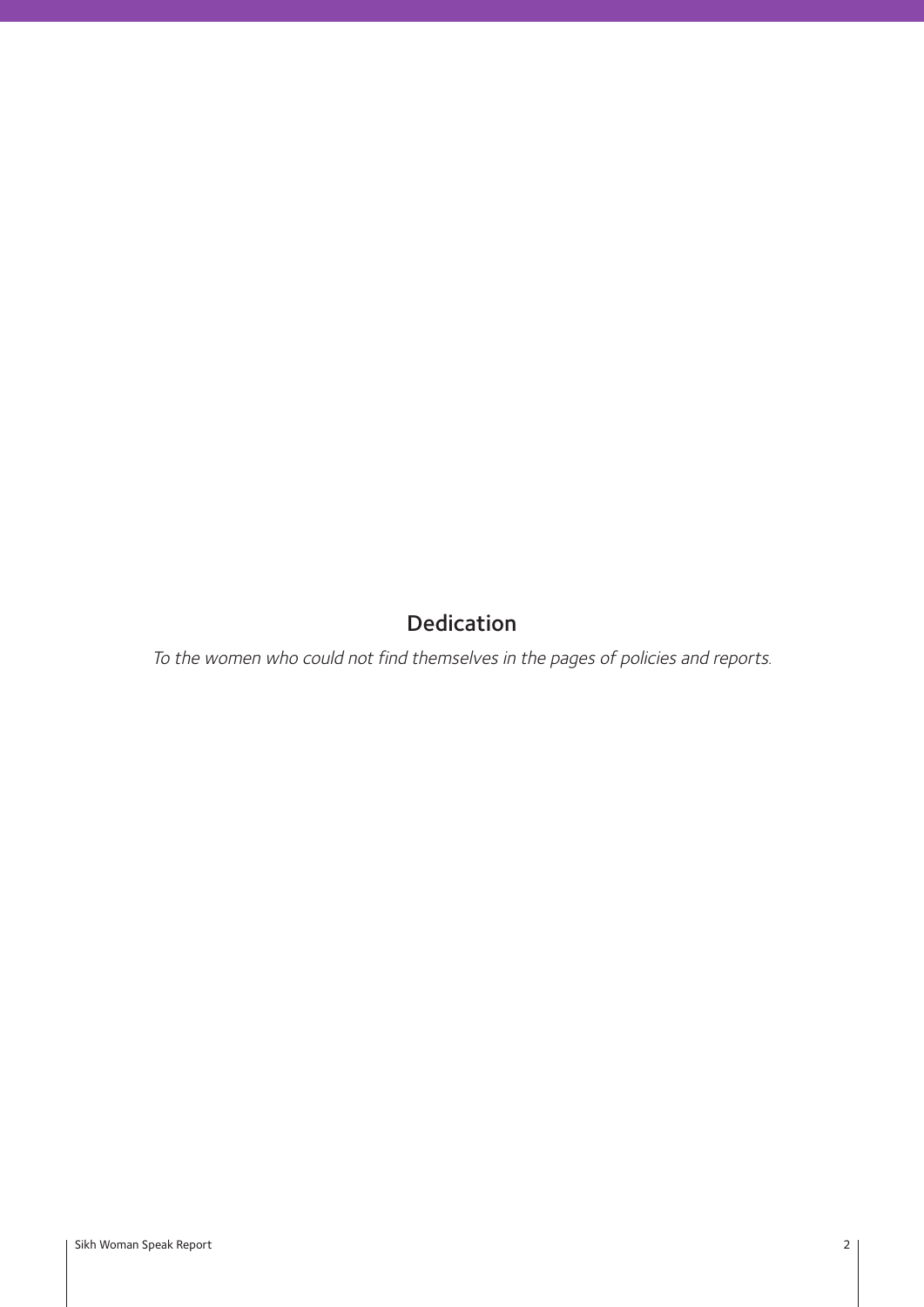# Foreword

Around the world, empowered women are achieving visible progress. We know the power of positive role modelling; how vital it is for girls growing up to see the success of their contemporaries, and through education, experience and example, for it to come within their grasp.

The present population of Sikh women in Scotland is unknown (an example of the non-representation of Sikh women in the civic space).



Sikh Sanjog realised that as a community of women living in Scotland we were practically 'invisible'. So, on 4th March 2020, Sikh Sanjog held the first ever Scottish Sikh Women's Conference. Bringing together 100 Sikh women, we listened to their thoughts and ideas, the barriers - internal and external that they have encountered in their lives, and still face today.

The intention was to bring together Sikh women from across Scotland, to better understand how they see themselves as Sikh women, whether born and raised in Scotland or New Scots: how they are seen by family, community, society and mainstream service providers. Women sharing their past and their traditions with their children and families, figuring out what they might take forward into future generations.

We very much welcome this report as a first step towards telling the stories of Sikh women in Scotland and making our experiences visible.

# We would like to thank the Walter Scott Giving Group for funding this work. Trishna Singh OBE, Founder/Director of Sikh Sanjog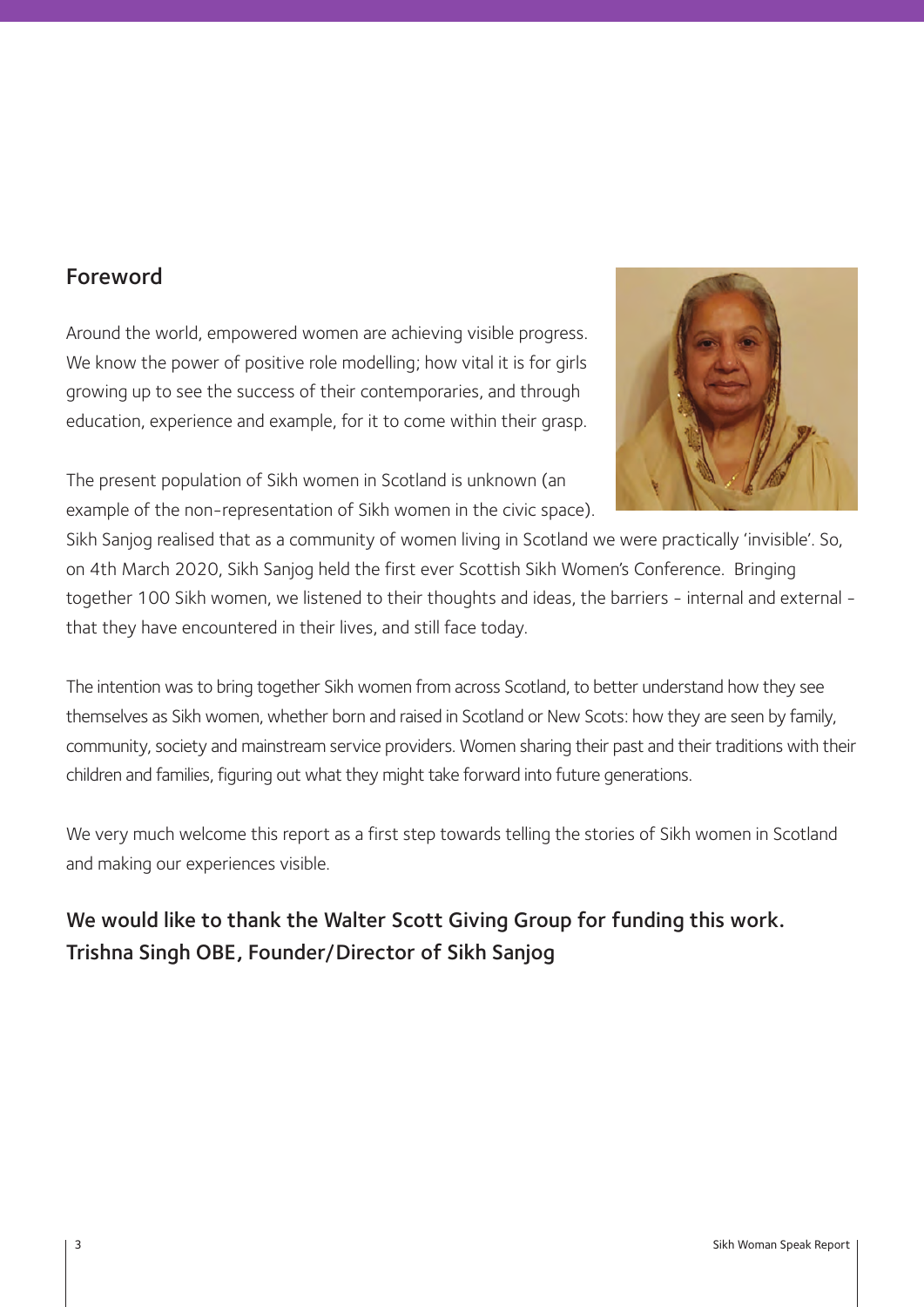# **Glossary**

| Sikhi  | Term used to denote the Sikh faith, deriving from sikhna (to learn). An alternative to the Anglophone 'Sikhism'.                                                                                                               |
|--------|--------------------------------------------------------------------------------------------------------------------------------------------------------------------------------------------------------------------------------|
|        | Gurdwara Sikh place of worship, plural gurdware                                                                                                                                                                                |
| Patka  | Head covering worn by young boys                                                                                                                                                                                               |
| Pagh   | Turban                                                                                                                                                                                                                         |
| Dastar | Turban, dastar is used to describe both male and female head coverings, but while pagh is used interchangeably<br>for men, women's head coverings are almost always called dastar.                                             |
| Keski  | Head covering worn by girls and women.                                                                                                                                                                                         |
| Izat   | Translates as 'honour'. In the South Asian context, a tremendous amount of weight is given to the notion of<br>family honour, often related to how a family unit is viewed by other relatives or the wider cultural community. |

Seva Selfless service. A key tenet of Sikhism, all Sikhs are encouraged to dedicate time and energy to doing selfless service, whether in the form of prayers, other devotional acts, or working to help those in need.

NB: for clarity, Sikh women are referred to in this report as "they", in order to make the distinction between the research team that is comprised of 4 Sikh women ('we') and the wider community of Sikh women who shared their experiences.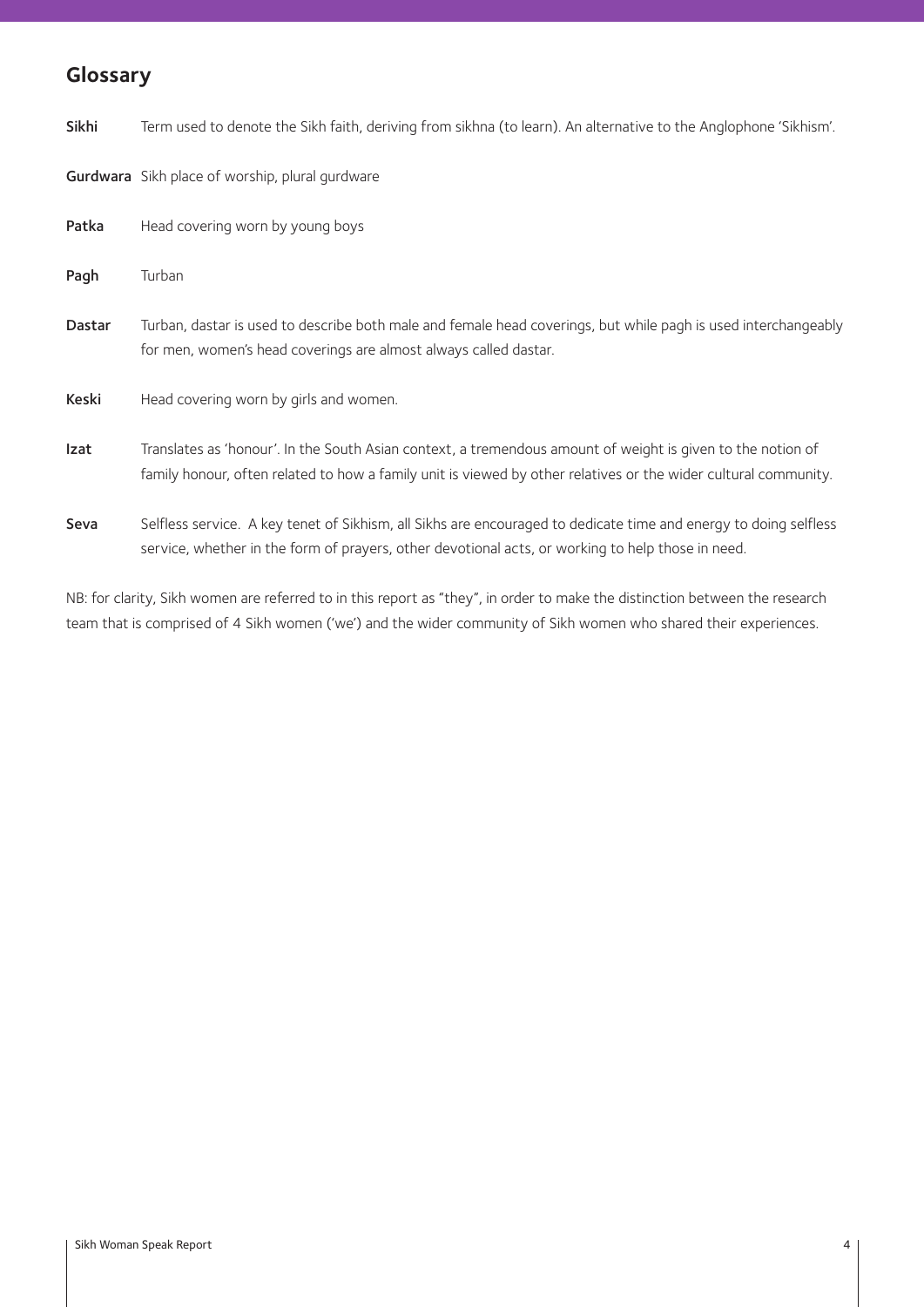# **Introduction**

The Sikh Women Speak project developed from a need for Sikh women in Scotland to have a voice in society and lead change. Too often the needs of Sikh women are overlooked in the public sphere. This is exemplified by the lack of statistics on the number of Sikh women in Scotland. The intersectional challenges faced by Sikh women mean we are more likely to need to use public services and face challenges in the workplace. Furthermore, Sikhi is seldom discussed in mainstream religious studies, and generally people have little awareness of Sikh customs and practices. This makes employment, seeking health care, and engaging with the justice system significantly challenging. Up until this point, making Scotland aware of Sikhi and the practices of Sikhi fell on our shoulders. Given the history of Sikhs in Scotland dating from as far back as 1855, the inclusion of the needs of Sikh women in Scottish policies and public services can no longer be ignored. It is time Scotland took responsibility to learn about a significant religion that resides on its land.

The significance of this report being written by Sikh women, and being the first of its kind worldwide, is monumental. The founding principles of Sikhi are based on equality, and this report aims to ensure this equality is returned to the narrative and Sikh women lead the voice in bringing Sikh issues to the table of government. This report aims to make the Scottish Government aware of its responsibilities to its citizens and acknowledge the changes needed to allow Sikh women to thrive. We have identified areas that need urgent attention to ensure Sikh women are not left behind and our needs are included in the fabric of Scotland.

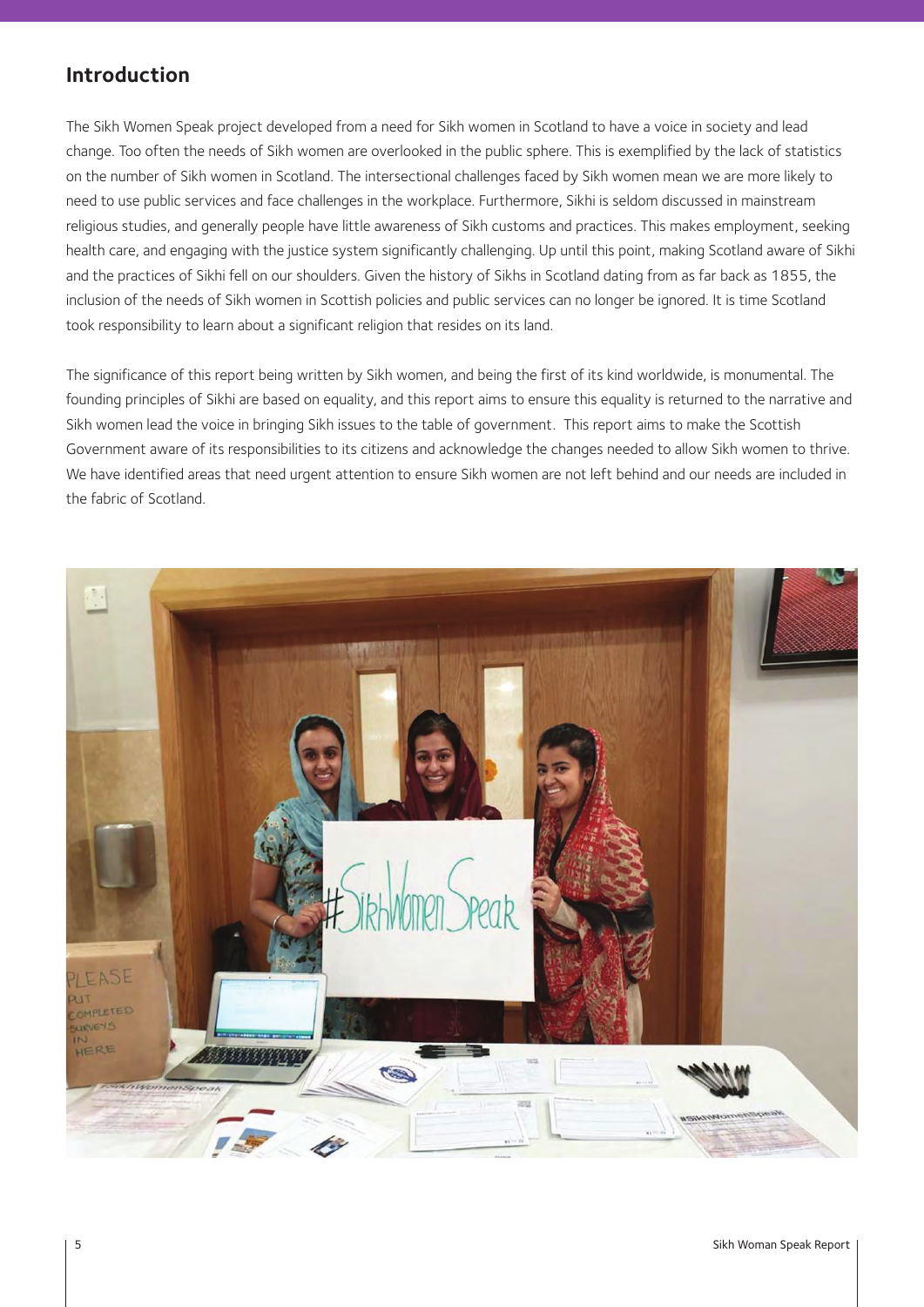# **A Brief History of Sikh Women in Scotland**

The first recorded Sikh settler in Great Britain was Maharajah Duleep Singh who was exiled to Great Britain in 1849. However, it is his daughters Bamba, Sophia and Catherine Singh, who are most known for their work with the suffragettes in 1909. The Sikh community have been in Scotland for over 170 years with around 20,000 Sikhs currently residing in Scotland (1) and yet, very little Scottish Sikh history has been documented.

While Sikh women in England have been written about by Sikh academics (by Parminder Kaur Bhachu and Kalwant Bhopal among others), Scottish Sikh women remain underrepresented. What has been documented of Sikhs in Scotland focuses often on men, with few Scottish Sikh women's stories being told. This is not for lack of Scottish Sikh women's achievements, rather the issue is recording and documenting our successes, and furthermore giving us a platform. Here are just a few examples of prominent Scottish Sikh women, each from a different generation, who have each forged a path of success in their own way.



#### Trishna Singh

Until 30 years ago in 1989 when Sikh Sanjog was established to support women of the Sikh community in Edinburgh. Sikh Sanjog, formerly known as Leith Sikh Community Group, addresses exclusion and isolation which women are facing due to traditional nomadic lifestyles. This is thanks to Scottish Sikh woman Trishna Singh, founder and director of the only Sikh family support charity in Scotland. She has over 30 years' experience of working in the Voluntary sector and graduated from the University of Glasgow with a degree in Community Learning and Development in 2007. In recognition for her services to the community, she is the first Sikh woman in Scotland to

receive an OBE in 2014. Trishna's wealth of experience combined with knowledge of ethnic communities have contributed vastly to Scotland in both statutory and voluntary areas. This includes encouraging and training over 100 Sikh and Black and ethnic minority women into employment, supporting hundreds of Sikh and Black and ethnic minority women and their families during vulnerable times, and politically challenging policies for the better of Sikh and black and ethnic minority women.



#### Rupa Mooker

Since graduating from the University of Glasgow (UoG) in 2000 with a Bachelor of Laws (LLB Hons), Rupa Mooker has worked for equality, diversity and inclusion within the Scottish legal profession. She has specialised in employment law since 2003 at MacRoberts LLP and practised exclusively as a solicitor until she became Director of People & Development in 2017. Rupa actively seeks ways to increase the number of women from Black and ethnic minority communities into senior positions and raise representation within the Scottish legal sector. In her current role, and as a member of the Law Society of Scotland's Equality and Diversity Committee, Rupa has been able

to share her thoughts on such matters at a number of conferences including the UoG '100 years of women in law' and various events organised by ENEI (Employer's Network for Equality and Inclusion) and SEMLA (Scottish Ethnic Minorities Lawyers Association) as well as on BBC Radio Scotland. Rupa uses her experience to help others and is proactive in mentoring students from a minority ethnic background, bringing them into the firm, and encouraging them to apply to vacancies and providing feedback. She believes that such seemingly small steps go a long way to breaking down and overcoming barriers.

(1) https://www.bbc.co.uk/news/uk-scotland-glasgow-west-36293177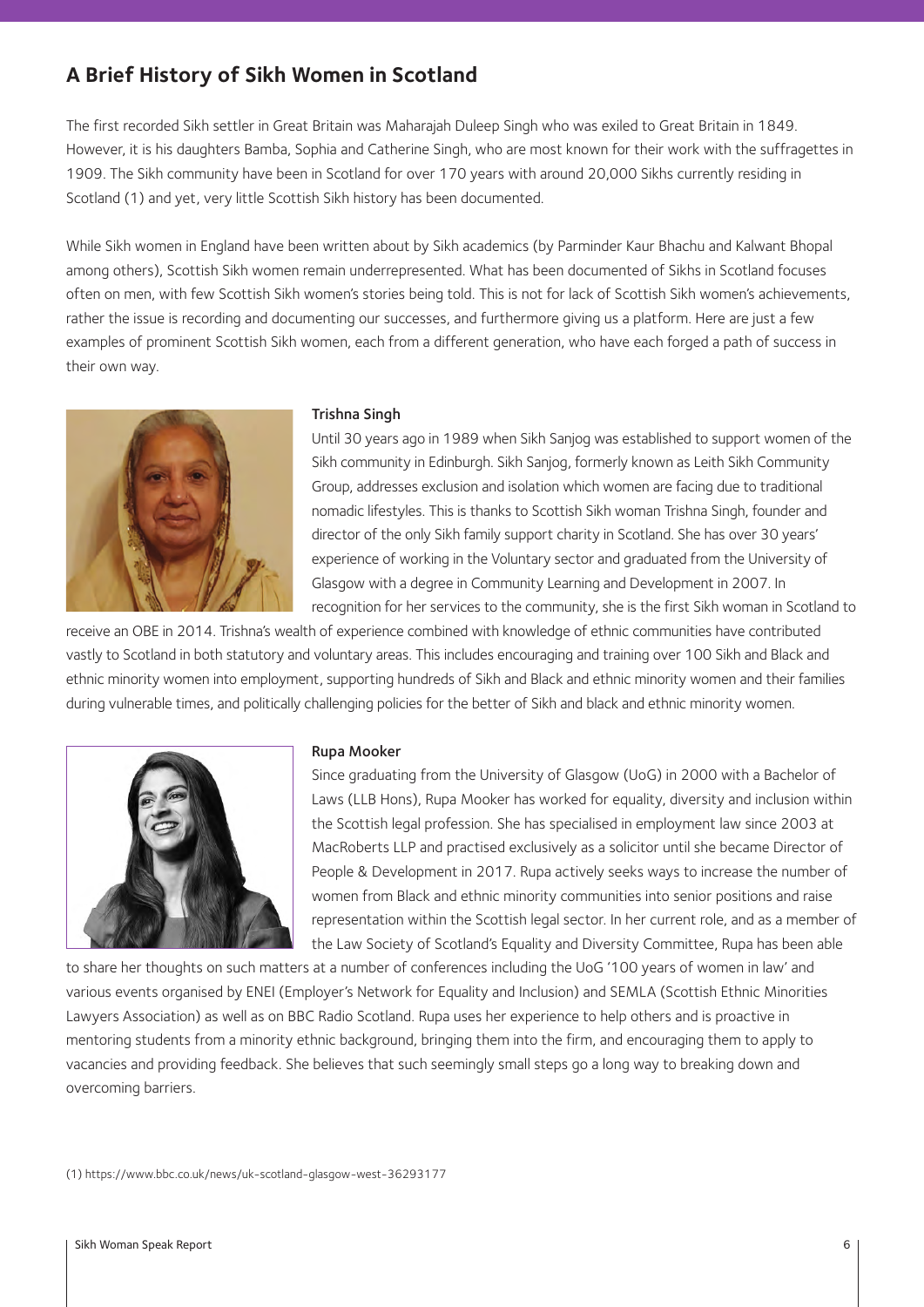

#### Pam Gosal, MSP

Pam Gosal became the first Sikh woman Member of Scottish Parliament following the May 2021 elections. Her story has many facets. Pam left school with no qualifications after losing both her father and sister as a teenager. She stepped up to run the family business for many years – unusual for a South Asian woman at the time – returning to education at a later stage to pursue a degree in Law. She followed this up with an MBA in Business, and now a recently submitted PhD, alongside her political ambitions. Pam has, without realising she says, become a role model for young women. With a strong focus on the importance of role models who look like us, she now wants to pass on her wisdom and experience, to help young women achieve greatness.

#### Nisha Singh

Nisha Singh is only 18 years old and is Scotland's first female Sikh DJ. Nisha has been pioneering this breakthrough with her determination to change social attitudes within her own community. Sharing her story at the Scottish Government and at other national organisations and events, Nisha hopes to spread her diverse music taste of Punjabi and UK music to as many people as possible and but more importantly spread the message of hope to other young girls similar to her – to motivate and encourage them to also go after their passions. Nisha assisted in the creation of the organisation Intercultural Youth Scotland (IYS), and is now a youth practitioner and social media manager on the IYS team. Along with this she is in her second year of university studying Software Development for Business, and DJ's weekly at "The Block", the IYS youth group, and other IYS events and performances.

There are many more Scottish Sikh women out there who have achieved so much in their respective industries, and there are many more stories to tell. We hope the Sikh Women Speak report is the start of this.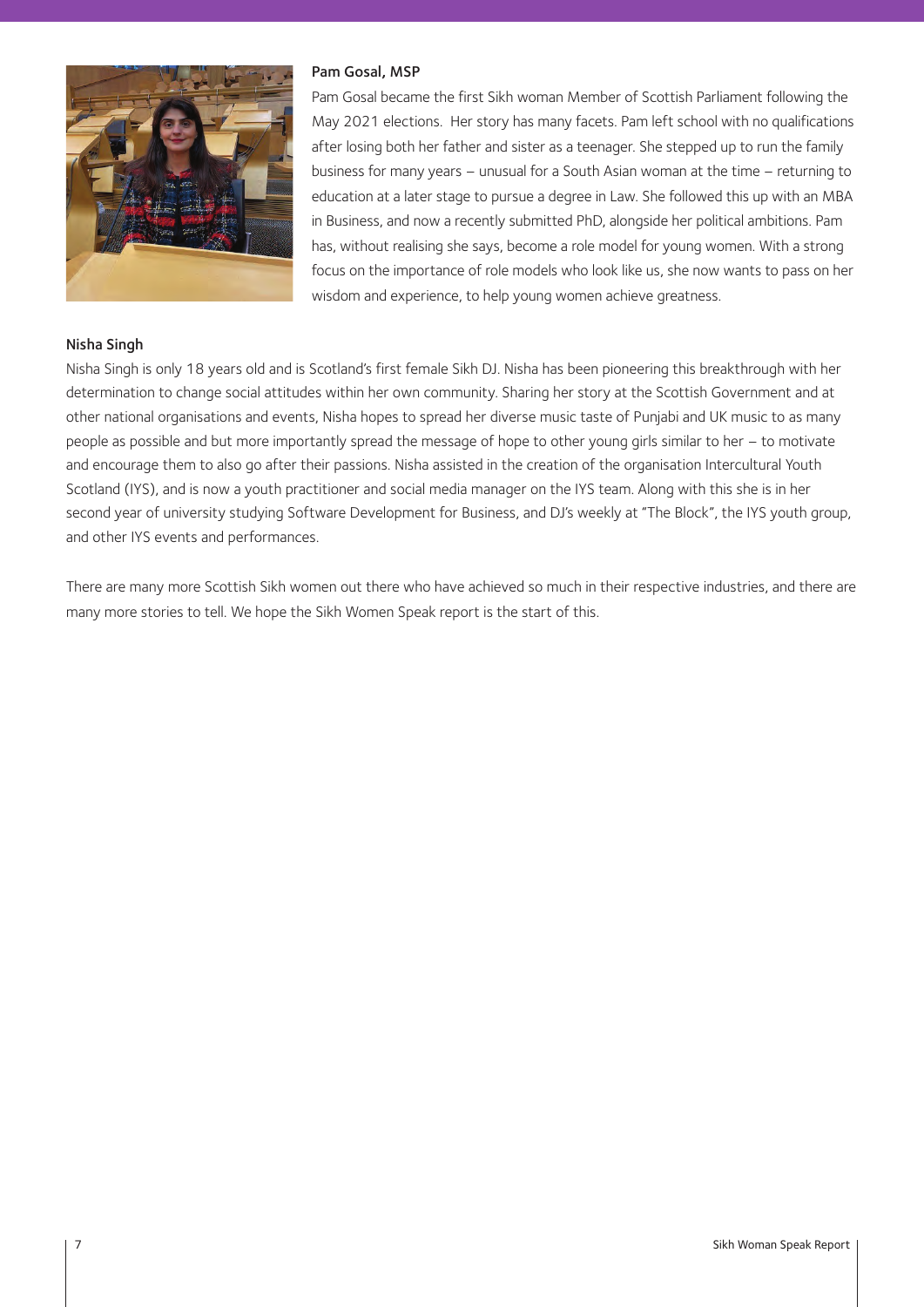## **Meet the Sikh Women Speak Team**











#### Kirndeep Kaur, LLB (Hons), LLM, PgDip

Kirndeep Kaur comes from a legal background, with a Masters in Human Rights Law. Kirndeep's interests are in women's rights and state responsibility. As a Scottish Sikh, Kirndeep is very proud of her heritage and regularly campaigns on human rights issues affecting the Sikh community within Scotland. "For too long, Sikh women in Scotland have remained within the shadows of society. Services which should be for all Scottish citizens are not, because they were never made with the needs of Sikh women in mind. This needs to change so that generations of women to follow are given access to everyday services that many others take for granted."

#### Dr Diljeet Kaur Bhachu, BA (Hons), MSc, PhD, FHEA, FRSA

Diljeet is an academic researcher and educator with a PhD in Music focussing on Music Education. Diljeet also works as an arts producer, and is a professional musician, and within the arts she advocates for more nuanced representation of South Asian artists and art forms. Diljeet has been actively involved in the trade union movement since 2014 and is a member of the STUC Black Workers' Committee. "Sikh women themselves are diverse communities of peoples - Scotland needs a more intersectional and nuanced understanding of Sikh communities, especially through women's voices that are so often overlooked."

#### Ramandeep Kaur, MA (Hons)

Ramandeep is a Politics Graduate with over 6 years' experience in Financial services. Ramandeep has a keen interest in women's rights and campaigning on issues affecting the Sikh community. She participated in the Young Women Lead 2020 programme and produced the report on underrepresentation of Black Asian and Minority Ethic women in employment. Ramandeep is also a Trustee of the Young Women's Movement Scotland. "It is extremely important that Sikh Women own the narrative in making change in Scotland to make sure Scotland serves us just as much as it serves our white counterparts, and we are not left behind".

#### Sinita Kaur Potiwal, BA (Hons)

Sinita is an Event Management graduate with over 8 years' experience with weddings and catering in particular. Sinita has managed Social Enterprise Punjabi Junction over this time in various environments including cafe, markets and festivals, and catering events, including more recently all its social media and new e-commerce site. Having grown up within a traditional Sikh community in Scotland, she has experienced the disadvantages Sikh women continue to face today. Taking control of her life, Sinita has been able to achieve a higher education and a successful career. These are two areas Sinita would like to become a norm for all Sikh girls and women having worked with both at the Social Enterprise and seeing first-hand how young Sikh girls and women can so often be left behind.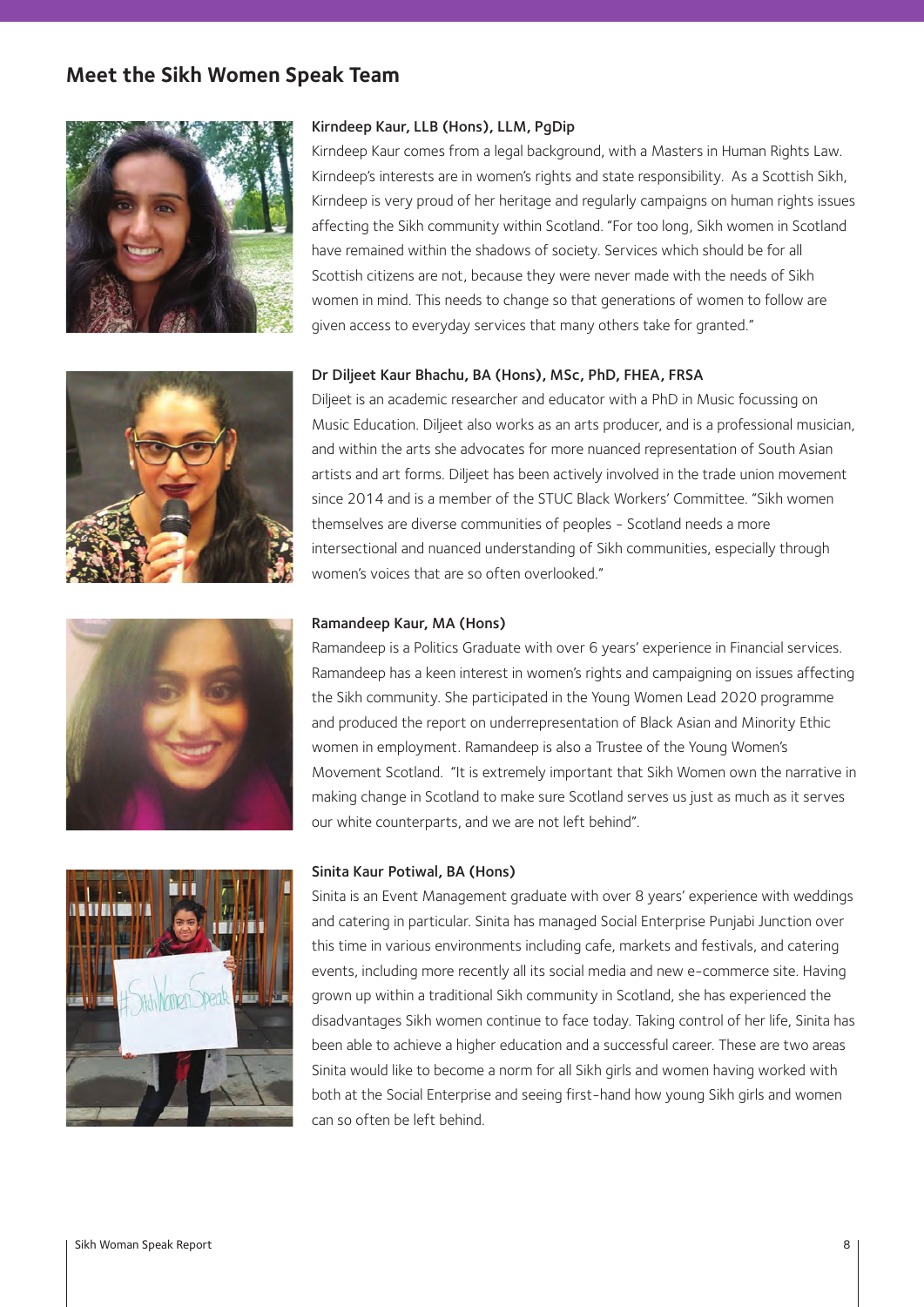# **The Research Process**

#### Methodological underpinnings

This research sits within a grounded theory framework (Mills, Bonner & Francis, 2006), drawing on both qualitative and quantitative approaches to build an in-depth picture of Sikh women's experiences and views, building the dataset - and our knowledge and understanding of Sikh women in Scotland - as the project progresses. All four researchers are insiders to the research context, and a number of the women who participated in the research are known to the researchers and Sikh Sanjog.

#### Position statement

As a team of Sikh women, our lived experience and expertise on being Sikh women in Scotland informed the research process. We were also able to adopt the position of trusted peers with the women who participated in our workshops and focus groups, through our shared understandings of being Sikh women in Scotland. This allowed us to access honest accounts of being Sikh women in Scotland, whilst holding safe and supportive spaces for Sikh women to share their stories.

#### Methods

We took a staggered mixed methods approach, accruing more data using different approaches over the course of the research. Each phase guided the next, from our initial survey, to the in-conference workshops, to our follow up online sessions.



#### Phase 1: Survey

In the early stages of the project, a survey was distributed to Sikh women across Scotland. It was available online, as well as in a physical format, and the research team attended Gurdwaras across Scotland to encourage Sikh women to participate in filling out the survey. The survey collected demographic data (age, location, occupation) as well as openended data on Sikh women's experiences in Scotland. This data informed the workshops held at the Sikh Women Speak conference in March 2020.



#### Phase 2: In-person Workshops

Workshops were held at the Sikh Women Speak conference in March 2020 with 100 attendees. Each member of the research team and some guest facilitators led 90-minute sessions on different thematic areas that were informed by the survey findings: Education and Heritage; Justice; Mental Health; Employment. Pre-devised prompting questions were agreed by the research team and were used to guide conversation in the workshops. These workshops were not recorded - participants contributed their ideas directly via large thematically divided flip chart pages, and each workshop facilitator contributed summarising notes after the workshop. Notes included observations made by the facilitators, in addition to contributions made by participants. Participants were able to move between themes, contributing to all four areas if they wished.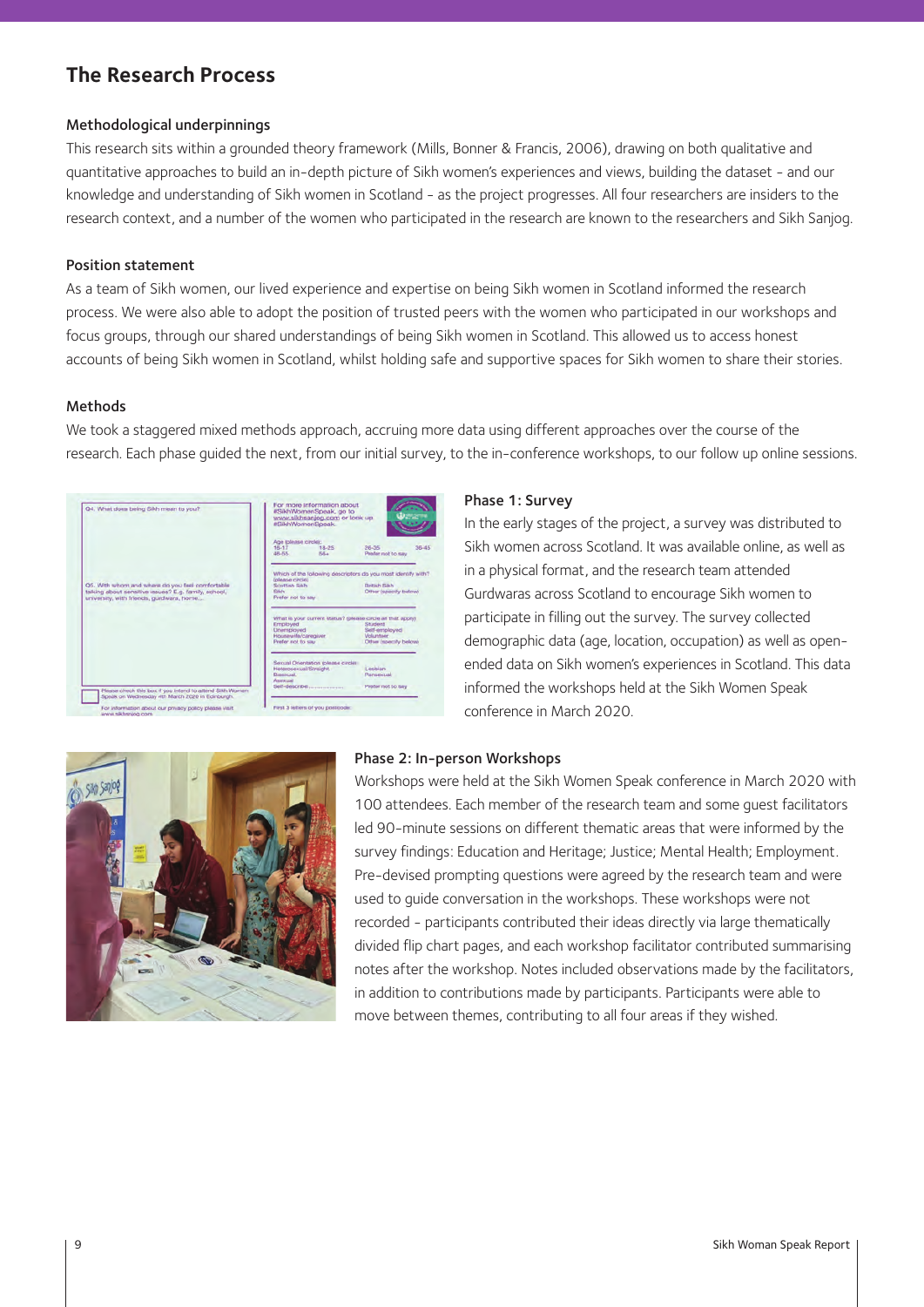

#### Phase 3: Online Workshops

In Summer 2020 the research team conducted online workshops, to build on the findings of the conference workshops. This allowed more Sikh women in Scotland to take part in the research - several women who couldn't attend the conference were able to contribute through online workshops. These workshops were recorded via the Zoom video conference application. A similar process of note-taking and observations was used. Workshops were advertised as specific to each theme, i.e. participants were aware they were attending a workshop on a specific area, and that they could attend multiple workshops to contribute to discussions on different themes. Prompts for these workshops were drawn from the initial findings of the in-person workshops.

#### Limitations

Due to the COVID-19 pandemic, our plans to engage with more Sikh women in Scotland in person had to be put on hold, with online alternatives where possible. In making this change, we have encountered new barriers in the form of digital accessibility and recognise that what we have captured in this report are the experiences of some, but not all, Sikh women.

# **Legal and Policy Framework**

#### Domestic and International Legal Framework on race and gender

Scotland has a legal obligation to ensure that women and girls from different races are treated equally, compared to men and their white counterparts. This does not mean however that the practice is equal, rather the goal or objective is achieved for both.

The legal obligation is shown in a number of different instruments. The Race Relations Act 1965 c.73 made it illegal for anyone to be discriminated against because of their race in public places. This was then extended to include housing, employment and the service provision (Race Relations Act 1968 c.71), then later to include indirect discrimination against a racial group (Race Relations Act 1976 c.74). Under the Race Relations Act of 1976, individuals who felt that they had been discriminated against could take their complaints to the courts or industrial tribunals. However, there was still no law against racial discrimination by the police in the conduct of their work. In 1999 the Macpherson Report concluded that the Metropolitan Police force was 'institutionally racist' (Home Office, 1999). A new Race Relations (Amendment) Act 2000 was passed which brought the police into the scope of race relations legislation and placed a duty on public authorities to actively promote race equality. Furthermore, the legal obligation also arises through the Equality Act 2010 and subsequent Equality Act 2010 (Specific Duties) (Scotland) Regulations 2012. As race and gender are protected characteristics, the Equality Act places a strong obligation on public authorities and those carrying out public functions to proactively reduce race and gender discrimination and advance race and gender equality (Section 149). Thus, if someone were to be discriminated against because of their race or gender this would be unlawful under the 2010 Act.

The obligation on most public authorities in Scotland to proactively reduce race discrimination and advance gender equality is now contained within the public sector equality duty, outlined by the Equality Act 2010, with the specific duties created by the Equality Act 2010 (Specific Duties) (Scotland) Regulations 2012. These aim to help listed authorities in Scotland meet the needs of the general equality duty. The Scottish government also placed specific duties on public authorities, also known as the Scottish Specific Duties, requiring a listed authority to publish a mainstreaming report on the progress it has made in integrating the three needs of the General Equality Duty (GED) to: (i) eliminate unlawful discrimination, harassment and victimization; (ii) advance equality of opportunity, and (iii) foster good relations (EASDSR 2012).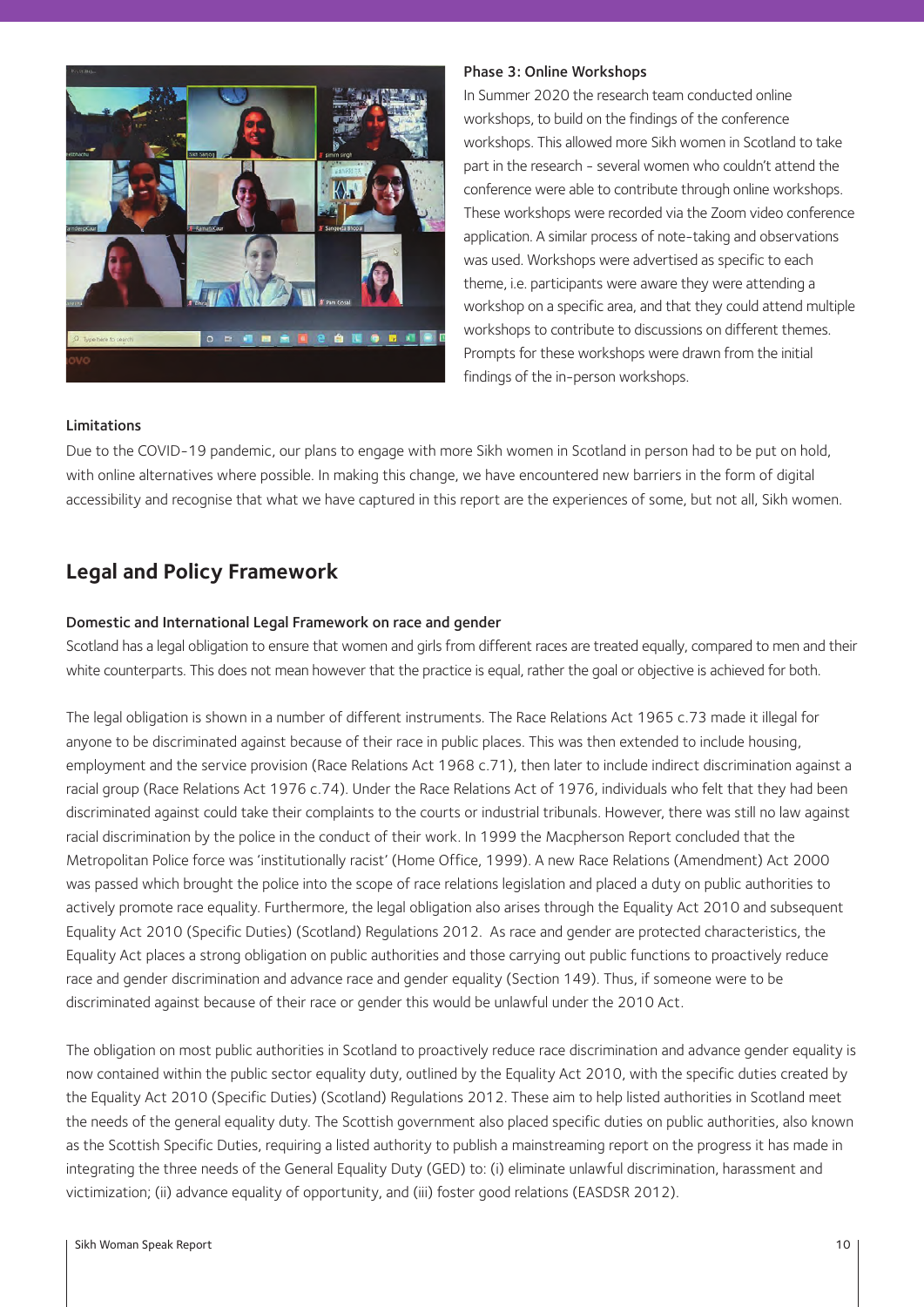The legal obligations outlined above are supported by international legal instruments which convey a strong obligation on state parties to eliminate intersectional discrimination. The Convention on the Elimination of All Forms of Racial Discrimination (CERD) requires states to take action on eliminating racial discrimination in all its forms including eradicating racial hatred and incitement to hatred, combatting prejudices which lead to racial discrimination, and guaranteeing the enjoyment of civil, political, economic, social and cultural rights without discrimination on grounds of race, colour, or national or ethnic origin. More specifically in relation to women, the UN Convention on the Elimination of Discrimination Against Women (CEDAW) places an international obligation on state parties to eradicate discrimination against women in all its forms, which includes intersectional discrimination (2). Similarly, the International Convention on Civil and Political Rights (ICCPR) and the International Convention on Economic, Social and Cultural Rights (ICESCR), respectively hold that 'each state party to the present Covenant undertakes to guarantee that the rights enunciated in the present Covenant will be exercised without discrimination of any kind as to race, colour, sex, language, religion, political or other opinion, national or social origin, property, birth or other status.' (3) Article 3 of both treaties prohibits discrimination on the basis of sex and Article 26 of the ICCPR creates a freestanding right to equality and non-discrimination on the same grounds as Article 2(1) of the ICCPR.

#### Policy Framework

In 2016, the Scottish Government published the Race Equality Framework for Scotland 2016-2030. The Framework sets out the Scottish Government's approach to promoting race equality and tackling racism and inequality between 2016 and 2030. The Framework sets out a national race equality action plan which provides recommendations for change at institutional levels in a wide range of areas including housing, education, employment and enterprise. The plan outlines 6 themed visions around community cohesion and safety, participation and representation, education and lifelong learning, employability, employment and income and health and home. However, this policy remains the only one in place, and does not recognise the specific needs of women from different ethnic backgrounds other than white.

The only two key equality policies that do make reference to the specific needs of women, are the Equally Safe policy, which sets out the Scottish Government approach to eradicating violence against women and Scotland's first pay gap policy. However, reference to women from ethnic backgrounds other than white is seldom mentioned in the Equally Safe Policy, with the only reference to the specific needs of such women in the equally safe strategy being that in relation to forced marriage.

In order to ensure that the needs of Sikh women in Scotland are accommodated, government policies must be improved to provide meaningful recognition of the needs of women from ethnic backgrounds other than white.

(2) Although there are no specific provisions in CEDAW recognising women's intersectional identity, the CEDAW Committee, which provides authoritative interpretations of the treaty articles, makes repeated references to intersectional discrimination and draws to the states' attention that women of a minority race or ethnicity disproportionately live in poverty.

(3) Article 2(1) and Article 2(2) of the ICCPR and ICESCR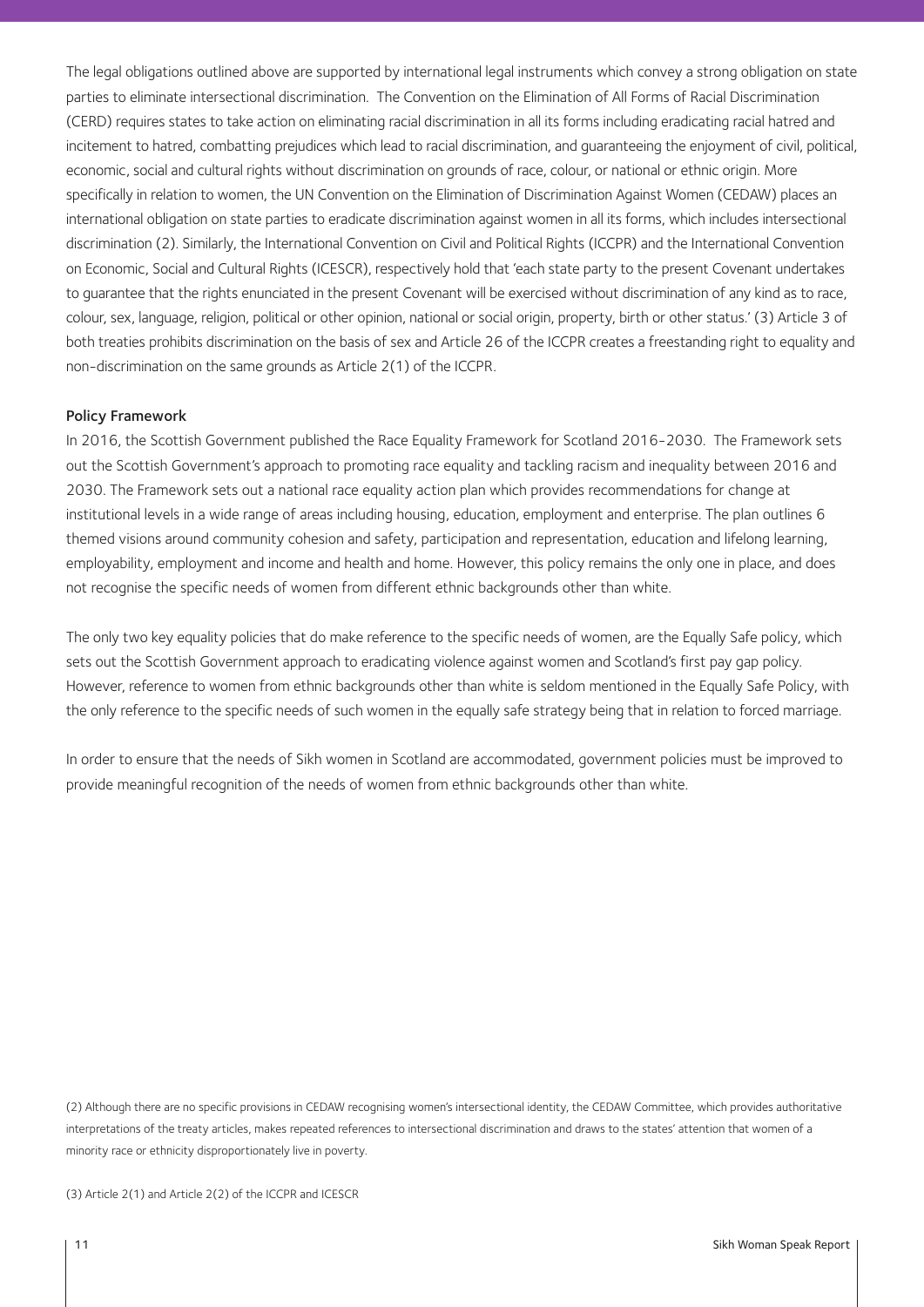# **Findings and Recommendations**

#### Culture, Heritage and Identity

At our conference, and in subsequent online workshops, we explored themes of Culture, Heritage and Identity, focussing on issues such as representation, societal awareness, and opportunities to explore our own heritage.

#### Finding: Sikh women in Scotland feel their cultural heritage is under-represented and not accommodated for in society, work and education.

Our survey found that two thirds of respondents felt their culture and heritage was not celebrated enough in Scotland. Examples of this included recognition of, and allocation of holidays for, important Sikh celebrations such as Bandi Chorr and Diwali (celebrated in October/November) and Vaisakhi (celebrated in April). This has an impact on both school pupils and Sikh people in employment, as they are not given leave to mark dates of religious significance. Furthermore, family and community-led preparations are central to these religious festivals, and so employers and schools should recognise the need for employees and pupils to be granted leave to participate in these celebrations fully.

Feelings of under-representation extended to the heritage sector, where there is some limited representation of Sikhi, but it may not always be well-publicised or reach the Sikh community.

"I don't know any museums in Scotland which celebrate Sikh heritage and representation of Sikhs in workplaces, and in the media is very limited."

This ties in with the wider issue of education, and the representation and inclusion of Sikhi in schools which will be discussed later in this report. There have also been a number of UK-wide and global campaigns to seek better recognition of Sikh culture and heritage. Like many cultures, there are particular customs within Sikh communities within all major life events. Of the most serious of course is bereavement, a challenging time in any community.

"when a family member passed away, I had to take a lot of time off, but my boss did not understand why"

Flexible working is a current topic under debate and would allow workers the scope to meet the expectations of both their jobs and their personal lives. At the time of writing this report, the UK Government's Department for Business, Energy and Industrial Strategy has launched a consultation to make flexible working a default arrangement, a move that would benefit Scottish Sikhs.

Recommendation 1: We call on the Scottish Government and the cultural and heritage sectors to develop and deliver a campaign to celebrate Sikh culture and heritage in Scotland.

Recommendation 2: We call on the Scottish Government, Local Authorities and the Scottish Trade Union Congress to implement guidance and campaign for schools and employers to provide flexible working and flexible leave for pupils and workers to take leave on days that are of cultural and/or religious significance, moving away from the default Christian calendar of holidays.

#### Finding: Sikh women feel there are community divisions along lines of caste

On embarking on this research, we knew through the existing work carried out by Sikh Sanjog that caste is an ongoing issue for Sikhs in Scotland. This was reaffirmed by survey respondents, who noted caste discrimination as one of the main 3 issues affecting them. In general, 70% of those surveyed felt that Scotland's Sikh communities are divided.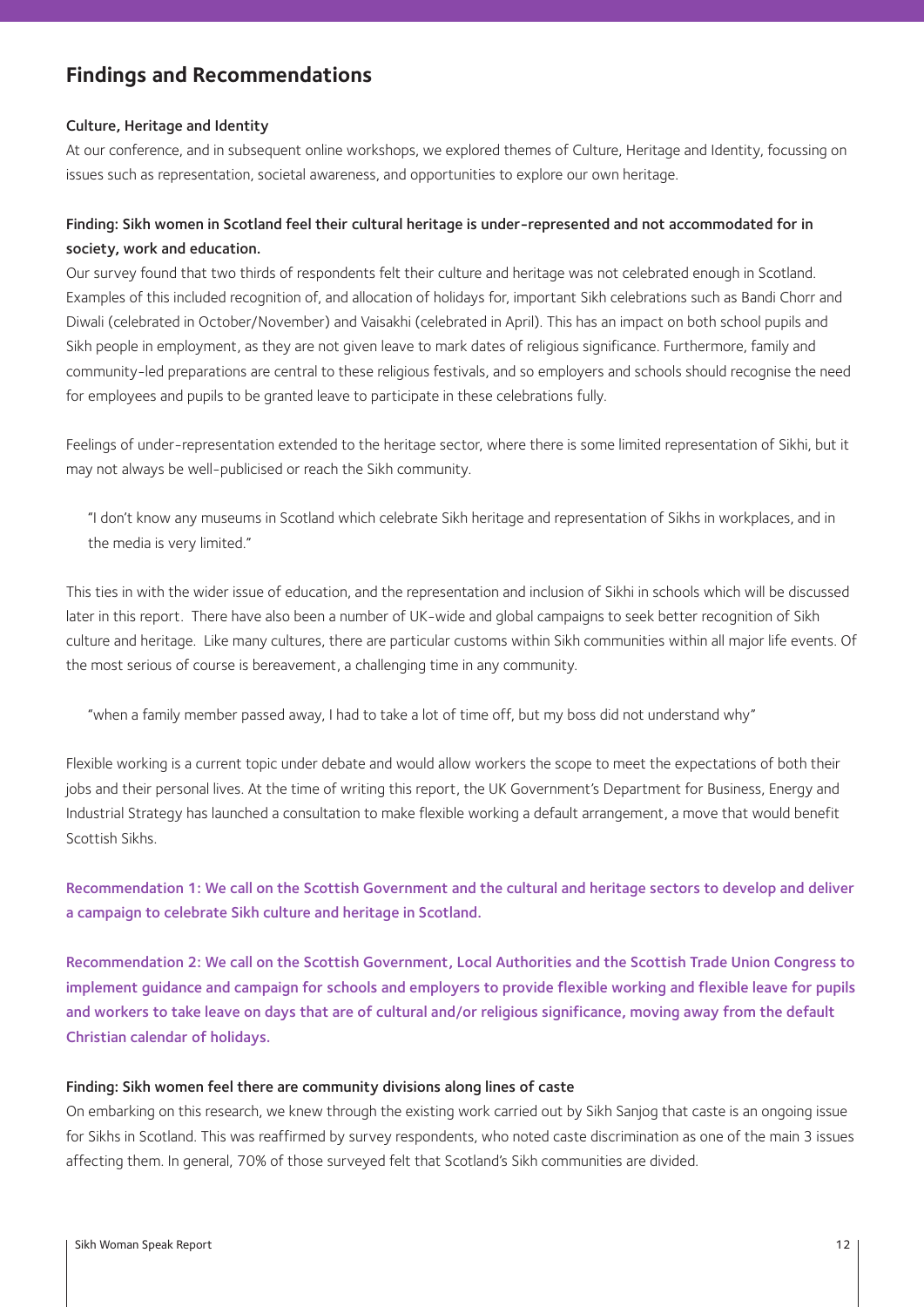At present, Glasgow is the only Scottish city with more than one Gurdwara - there are four in the city, and their affiliations with different governing organisations, as well as observations on the communities who attend each Gurdwara, indicate, at the very least, informal organisation on the basis of caste. Caste endogamy is still widely practiced within arranged marriages and encouraged in general to young people seeking partners. This is visible in matrimonial services and in South Asian dating apps and websites.

These customs and issues have been well documented in a study of Sikhs in Southall, England, in the 1980s, and reflecting on current practices in Scotland, little has changed (Bhachu, 1985). Professor Bhachu's research focuses on one particular caste group but notes how the emergence of institutional structures paved the way for gurdwaras and communities to be divided in this way.

The following were listed in response to the survey question: "what are the main 3 issues affecting you?"

"Caste discrimination within my own community"

"Castes still being an issue"

"Wanting to have one voice for Sikhs not division in Gurdwaras."

We also witnessed an instance of direct caste-based discrimination perpetrated by a conference attendee, involving assumptions and comments being made about a particular caste group within the Sikh community.

The UK Government ran a consultation on adding Caste to the Equality Act 2010 as a protected characteristic, however it concluded that caste discrimination could be covered by existing racial discrimination legislation and therefore casteism could be dealt with by case law. Both the National Advisory Committee for Women and Girls (NACWG) (4) and Human Rights Consortium Scotland (HRCS)Human Rights Consortium Scotland, (2021) (5) have recommended that Equalities legislation is devolved to Scottish Government, which would enable better protection for those experiencing caste discrimination in Scotland, since the UK government has opted not to adopt caste as a protected characteristic.

Recommendation 3: We call for Equalities legislation to be devolved to the Scottish Government, so that caste discrimination can become a protected characteristic.

(4) National Advisory Council on Women and Girls (NACWG). (2021). 2020 report and recommendations. NACWG. https://onescotland.org/wp-content/uploads/2021/01/562006\_SCT1120576152-002\_NACWG.pdf

(5) Human Rights Consortium Scotland, (2021) Human Rights and Devolution: Devolution as a Vehicle for Human Rights Protection and Progress. https://hrcscotland.org/wp-content/uploads/2021/09/Final-Devolution-and-Human-Rights-Dev-as-a-vehicle-for-HR-protection-and-progress-Sept-2021.pdf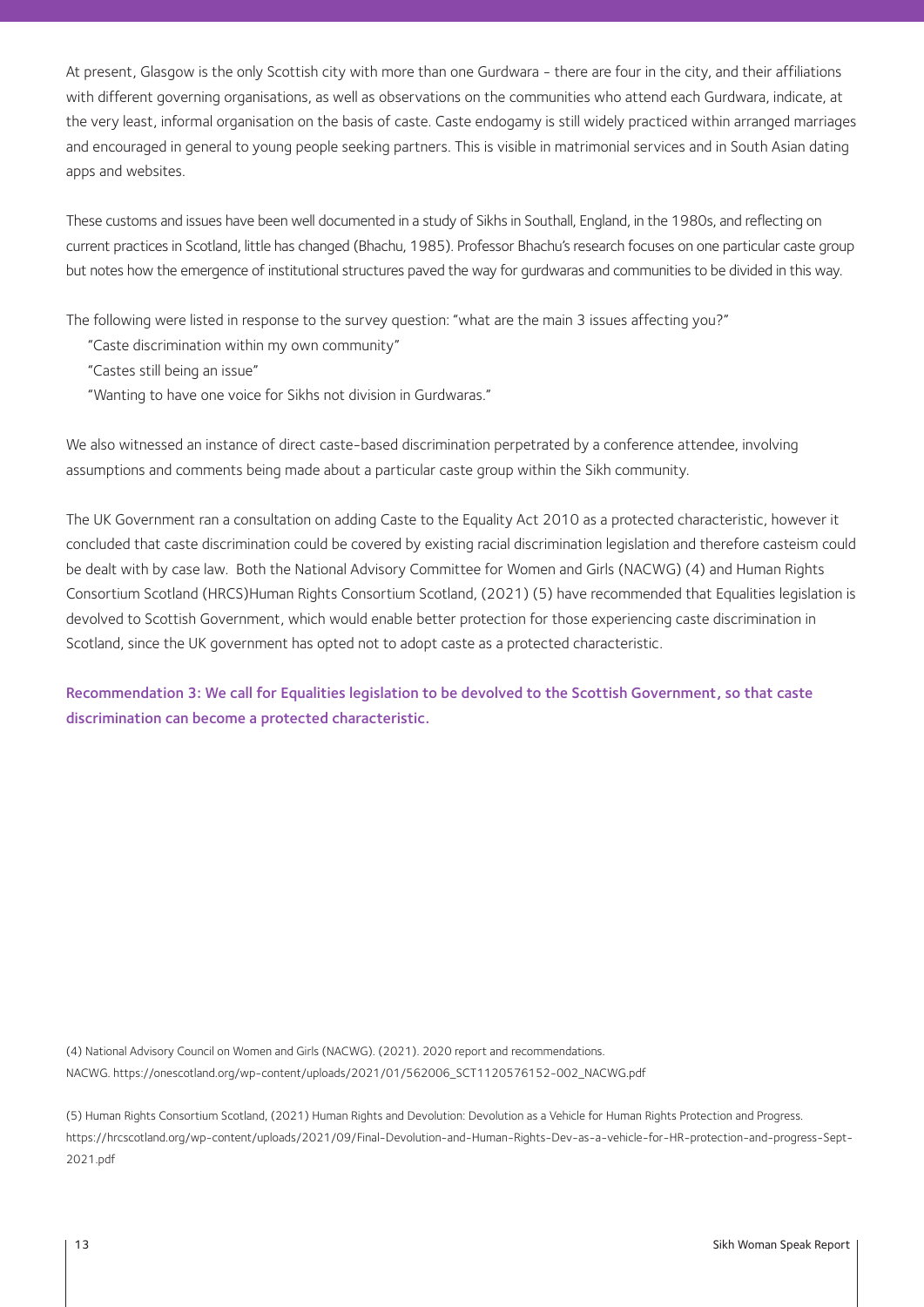# **Education**

A key theme in workshop discussions was education, both within Sikh spaces and in mainstream society and the education sector.

#### Finding: Society doesn't know enough about Sikhi

Conference attendees discussed in depth the role of formal education and schools in raising societal awareness about Sikhi, primarily through religious education components of the curriculum. Many of the women noted that they would often be asked to speak to classes in their children's schools as 'experts' as teachers did not have adequate knowledge. There have also been prominent incidents of bullying in British schools related to the visibly different appearance of young Sikhs, particularly young boys who keep kesh (uncut hair). It is more common for young Sikh boys to tie a patka or pagh to cover their distinctively long hair. This is also an issue for young Sikh girls who wear dastar or keski, similar types of head covering to the pagh and patka respectively.

It was also felt that more could be done to raise awareness of Sikhi, and the Scottish Sikh community:

"More people should know about the Sikh community in Scotland"

Through increased knowledge of the Sikh community and awareness of their practices, Scottish society will be a more welcoming place for Sikhs, especially younger Sikhs of school age. It is still common in Scotland for Sikh faith symbols, language, festivals and places of worship to be mistaken as related to other faith groups. Nuanced education will not only improve awareness of Sikhi, but also allow Scottish society to identify other faith groups with more care.

Recommendation 4: We call on Education Scotland to set a benchmark for all Scottish pupils to have a minimum knowledge of Sikhi by the end of compulsory education.

#### Finding: Scottish pupils do not have in-school access to qualifications in Panjabi

Whilst Scottish pupils are able to access GCSE qualifications in Panjabi, this tends to happen via private tuition. Attendees at our conference noted the value of Panjabi language skills in helping to foster intergenerational relationships in the Sikh community, as well as engagement with Sikh faith. At present, there are significant language barriers to engagement with Sikhi, as the majority of services are delivered entirely in Panjabi, both in terms of prayers and accompanying dialogue from religious leaders and gurdwara committees. Panjabi as a language is not only spoken by Sikhs – it is the mother tongue of all communities from the Panjab region in South Asia – it crosses national and religious boundaries.

According to data collected in 2017, Panjabi was one of the top 5 home languages spoken by pupils at home, other than English (6). Considering that the 2011 Scottish Government Census recorded that South Asian communities made up just 3% of the Scottish population, this suggests an increase in both the presence of South Asians in Scotland, and in particular growth amongst school-age pupils. While the other most common languages spoken at home are Polish, Urdu, Scots, and Arabic, Urdu is the only one to be offered as a modern language subject in Scottish schools.

There is an SQA Qualification available in Urdu. The full list of modern languages currently available in Scottish schools are Cantonese, French, Gaelic (Learners), German, Italian, Mandarin (Simplified), Mandarin (Traditional), Spanish and Urdu. According to SCILT, Scotland's National Centre for Languages, Urdu uptake has increased in recent years, demonstrating demand for the language (7). This could provide the basis for expecting a similar success rate in other South Asian languages. At the time of writing this report, the Scottish Government intends to replace the SQA, and so this is an apt time to consider the introduction of a Panjabi qualification under the new Scottish qualifications framework.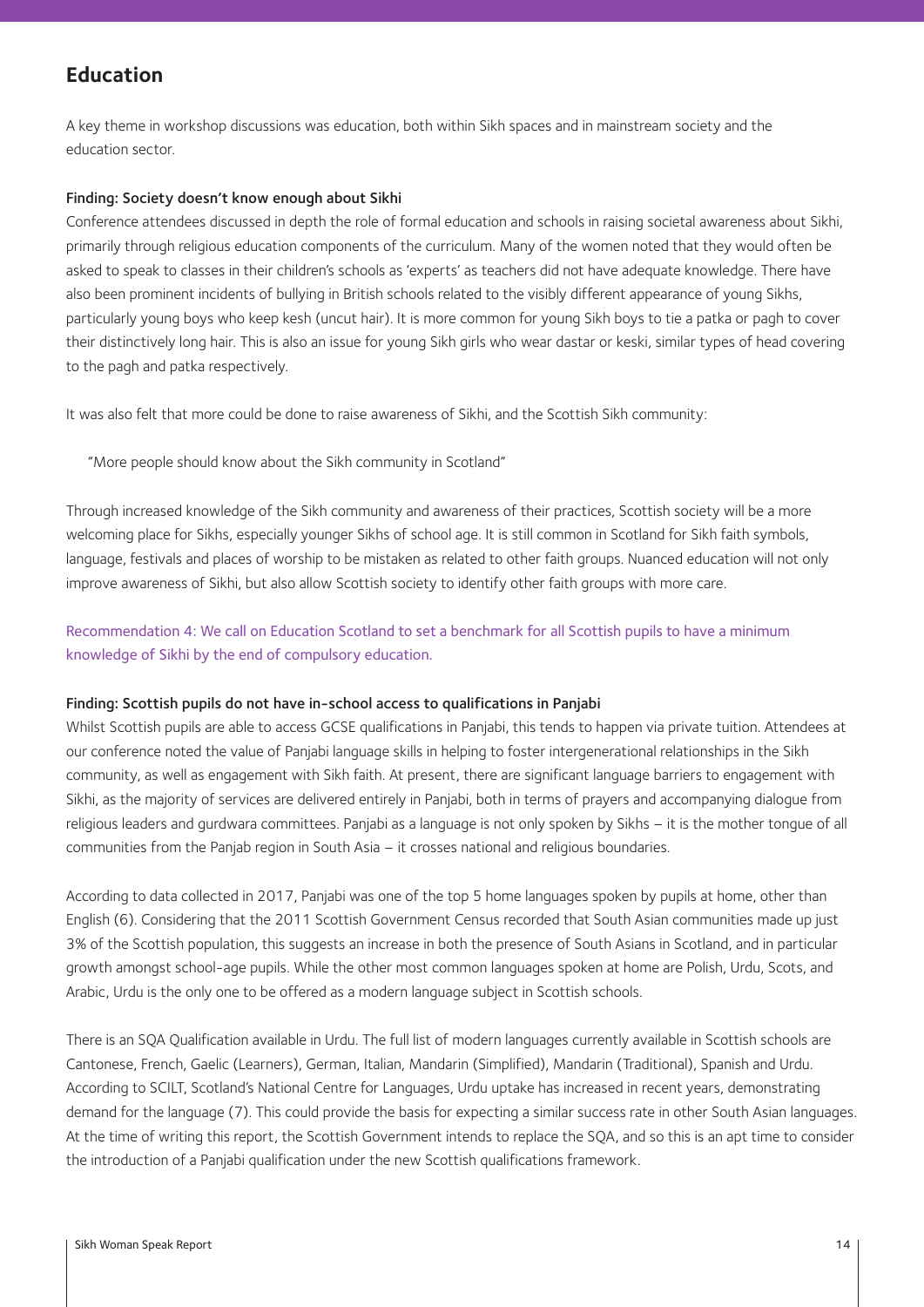Panjabi language education in Scotland is currently provided by volunteers through Gurdware and Sikh community organisations. Curriculum for Excellence aims to give every Scottish pupil "opportunities for developing skills for learning, skills for life and skills for work" and "opportunities to maximise their individual potential, benefitting from appropriate personal support and challenge" (8). Introducing Panjabi qualifications within the Scottish Qualifications framework will enable not only young Sikhs, but other South Asians and indeed pupils from all backgrounds to learn a language that is useful in an increasingly diverse Scotland.

Recommendation 5: We call on Education Scotland to undertake or commission research with Scotland's Panjabispeaking communities to determine demand for Scottish qualification(s) for Panjabi language.

(6) Data from the Summary Statistics for Schools in Scotland No 8 (Scottish Government, December 2017, Summary statistics for schools in Scotland no. 8: 2017 edition - gov.scot (www.gov.scot)

(7) Language Trends Scotland 2012-2019 https://scilt.org.uk/Portals/24/Library/statistics/Language%20Trends%20SCO%202012- 2019%20finalV2.pdf

(8) https://education.gov.scot/education-scotland/scottish-education-system/policy-for-scottish-education/policy-drivers/cfe-building-from-thestatement-appendix-incl-btc1-5/what-is-curriculum-for-excellence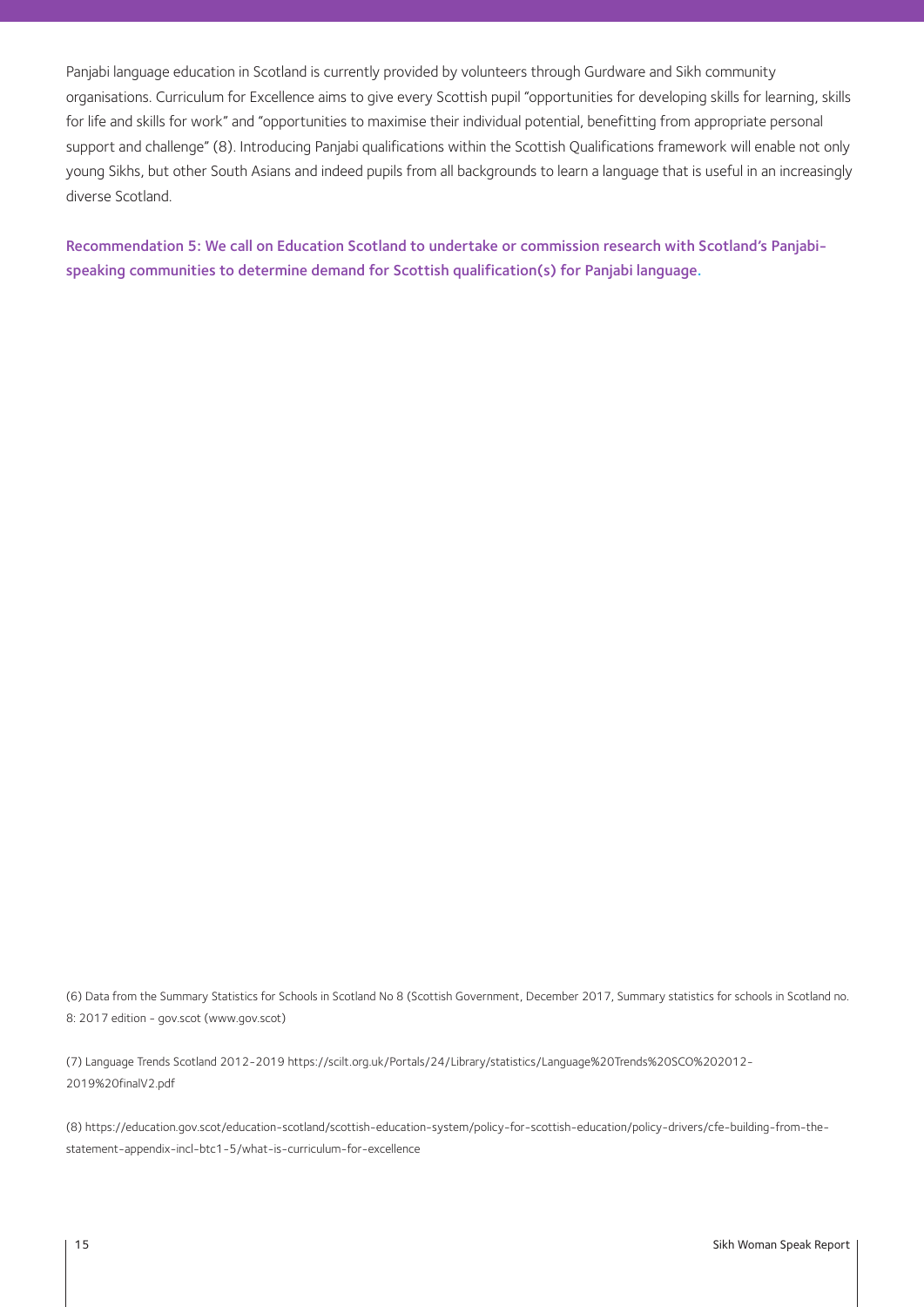# **Employment**

Common themes that arose from the conference workshops on Employment were low self-esteem, cultural and family barriers, lack of representation, lack of resources and a lack of Sikh cultural understanding on the part of employers.

#### Finding: Sikh women do not feel supported when returning to work after leaving the workforce for a long period of time due to child-care requirements or other family-based responsibilities.

Sikh women reported that they had low self-esteem due to low or zero confidence in their own abilities and knowledge. Some of the women attributed this to being out of work for long periods of time (due to having children or other family commitments), which had a knock-on effect on their mental and emotional health. Many of the women stated they were "just house-wives". Like many women across society, they did not recognise the transferable skills they have developed through their experiences as caregivers and homemakers and demonstrated a lack of self-confidence in their employability. For example, they looked after the household accounts and budgets, they multitasked, they took care of family needs, they met their own deadlines, they problem solved, they faced conflict and resolved it and much more. Upon realising this many of the women felt better - they realised that they too could go out and apply for work using their transferable skills.

By enabling these Sikh women to meet others like them, and discuss these issues, our conference acted as an intervention to help the women become empowered about their skillsets. However, the responsibility of making this change does not lie with small grassroots charities. The role of "homemaker" must be positively acknowledged by employers, and viewed as valuable and transferable. Employability initiatives and organisations must be more pro-active in reaching Sikh women and encouraging them to apply for work using their transferable skills and knowledge. Only then will this encourage, empower and provide the confidence in Sikh women to see their skills, knowledge and experience as qualified. This does not stop with Sikh women – these issues exist for all women.

Recommendation 6: We call on The Fair Work, Employability and Skills Directorate within the Scottish Government to work with employability initiatives and organisations, and education providers, to instigate a cultural shift in how 'homemaking' is viewed by employers.

Recommendation 7: We call on the Fair Work, Employability and Skills Directorate within the Scottish Government to work with women's support organisations to develop a programme of workshops for women who have been homemakers to explore their potential as workers in other domains.

#### Finding: Sikh women face a number of cultural barriers both in seeking work and the workplace.

Cultural barriers were the most discussed theme around the table in both employment workshop sessions. Women felt they often had to be selective when considering a job. They stated many employers did not understand the cultural nuances such as women wearing dastars or traditional clothing in the workplace.

From a young age many Sikh women have had a different upbringing compared to their male counterparts. They are expected to behave in a certain 'respectable' and 'honourable' way and also face additional barriers – which unfortunately can continue into their adult lives too. Women and girls also face disproportionate pressure to maintain family 'honour' commonly referred to in communities as 'izat'.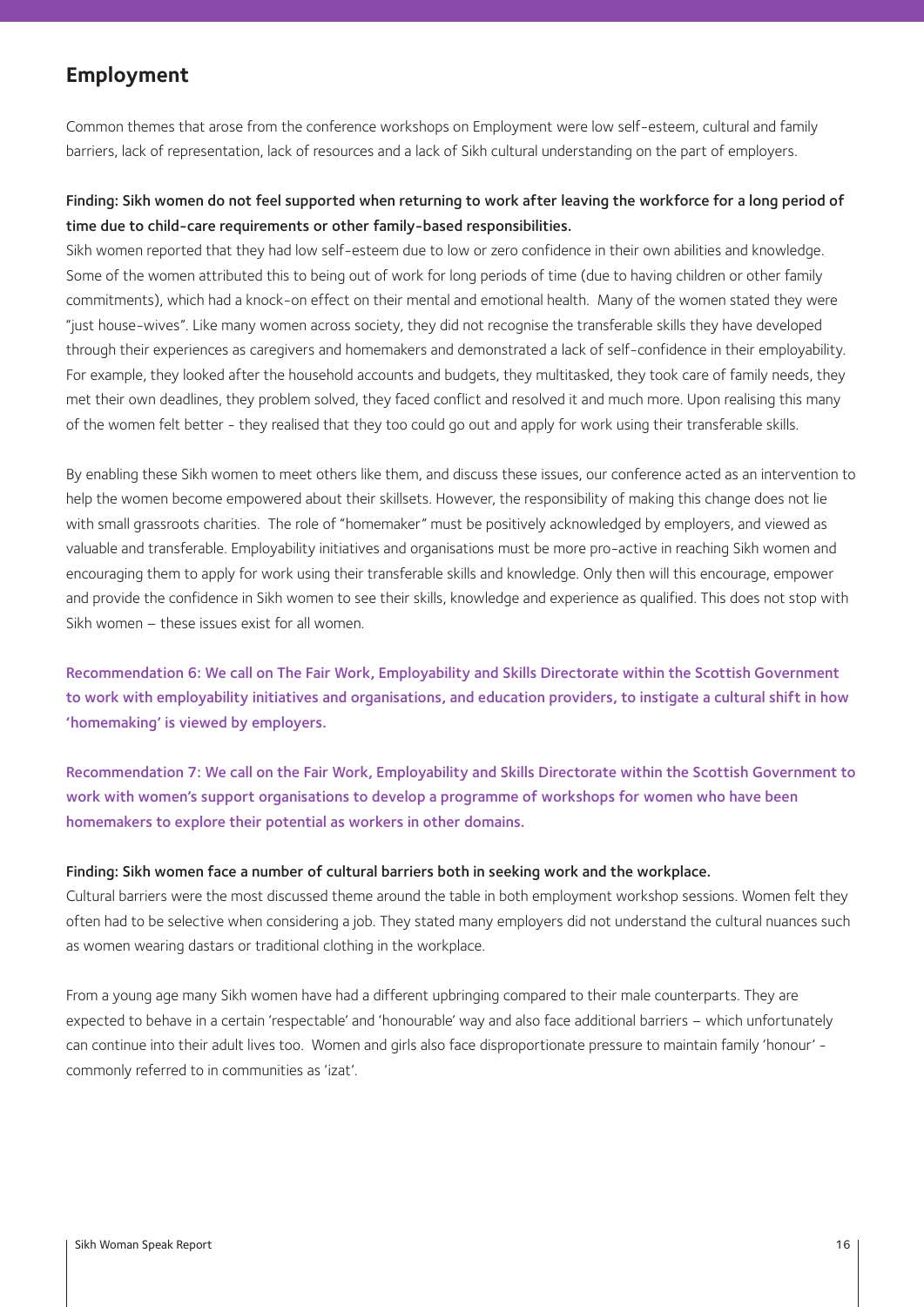Some of these pressures are further amplified due to the gendered roles in some Sikh families where men do not necessarily take on household and child rearing duties, so women are left to juggle both domestic life and work commitments which can cause a great strain on mental health. In many cases, women will leave work, as discussed in the previous section. It is because of these restrictions that many Sikh women find it even more difficult to find employment - they have to find 'appropriate' work which not only satisfies themselves but also their families. Some Sikh women who attended the conference mentioned they also had language or literacy barriers which either prevented them from seeking work or required them to be selective with their choices. These barriers also tended to affect their understanding of company policies/rules and vice versa.

"it's easier to work as a cleaner… you do not need to talk to anyone."

Comments like this identify another issue of women not believing they are worth the time or effort. Although many of these barriers can be identified as internal community barriers, employers can show compassion and understanding in individual circumstances. They can be flexible where possible and support women, so they do not give up on themselves and their abilities. To ensure appropriate cultural awareness training is given to staff, employers should seek specialist expertise from the plethora of Sikh organisations in the UK. Staff who are from a particular background should not be given the burden of training others on their culture.

Recommendation 8: We call on all major employers to carry out Sikh culture awareness training to better understand the culture and predicaments which Sikh women face. This must be compulsory to all levels of management, so they are able to understand and pass this information on to their staff.

#### Finding: Sikh Women are under-represented in management positions in the workplace

Following the conference workshops that highlighted a lack of pathways into management positions, participants in online focus groups were asked, "why would you not apply for a manager job?". The response was framed around the lack of representation in higher positions.

"There are no Sikh women managers… I do not know Asian women who are managers or bosses" [Focus Group Participant]

The number of Sikh or South Asian women in leadership or managerial positions is typically significantly lower than their white counterparts. The lack of role models who "look like them" mean that many Sikh women in Scotland cannot see themselves in such positions and therefore do not apply for these roles.

Targeted training courses offered by the Scottish Government in partnership with career skills development organisations towards women from South Asian background will enable these women to feel confident and equipped to apply for senior roles. Courses should at the very least offer lessons in leadership building, presentation and communication. This can then count towards a professional qualification recognised by employers when applicants apply for managerial positions.

Recommendation 9: We call on all major employers to encourage merit-based promotion, acknowledging that everyone is capable of fulfilling the responsibilities and duties of a senior role. The Scottish Government must offer training courses/workshops targeted at South Asian women, to ease the transition to managerial roles.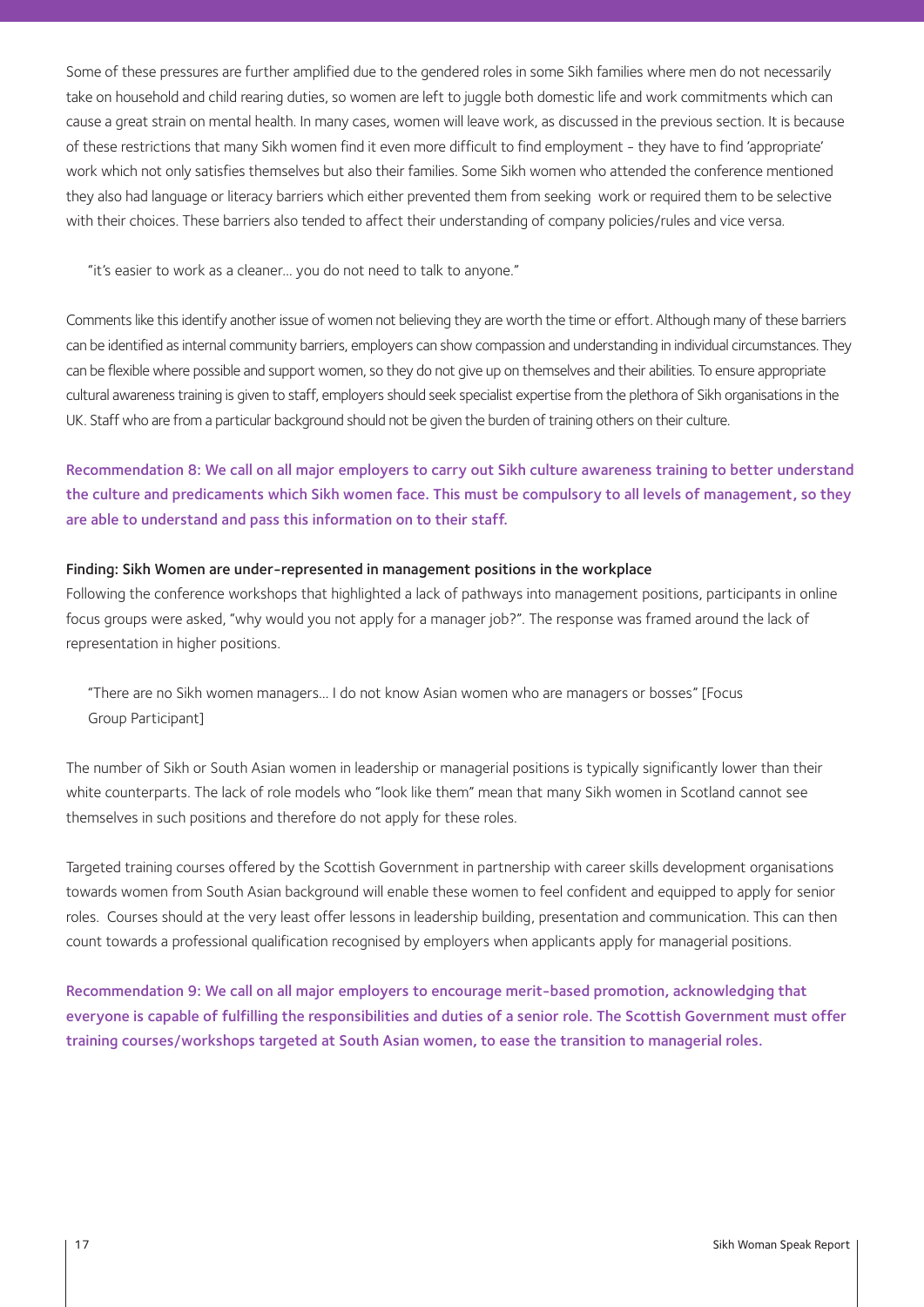## **Justice**

#### Finding: Members of the Sikh community continue to face racial profiling from national organisations such as Police Scotland.

Racism within Scottish society remains an important issue for Sikh women living in Scotland today. 10% of women surveyed stated that racism was an issue that most affected them in society today. The rise in racism following the Brexit vote and an increase in dangerous rhetoric from world leaders, has meant that many women felt they were living in fear. This has resulted in lower reporting of racist crimes by Sikh women. Language barriers with police officers and the lack of representation of Sikh women in the police force have also contributed to the lower reporting rate.

"I feel that they (police) can't understand. I was born here. I have been educated here. But the lack of people who look like me in the police force means that I don't feel comfortable reporting crime. I feel that there is a huge lack of cultural awareness in the police force." [Focus Group Participant]

The lack of Sikh representation within the police force was reported to have contributed to a feeling within the community where the police and justice system were seen as "for them and not us". Often coming from a background where police brutality is the norm, some Sikh women surveyed felt that the practices shown in the media of police officers use of force and singling out black men was no different. This cannot exist in a society that must ensure all of its citizens feel safe.

"My son was walking down the street with this white friend. The police stopped them and asked to speak only to my son. My son had done nothing wrong. He was walking with friend. I don't know why they do this to us". [Focus Group Participant]

Collective action must be taken across government and society to root out institutional racism. In order to achieve this, we recommend the creation of a national independent taskforce aimed at reviewing practices within police institutions to ensure that cultures reflect a just and fair society. The taskforce, commissioned by the Scottish Government, will focus on 3 key areas – internal culture within the police (review and implement new practices), people strategy (there must be a drive to recruit more people from diverse backgrounds to ensure that the police force is representative of the society it serves) and police operations (review of police training and handling of crimes such as hate crime, stop and search and domestic abuse).

#### Recommendation 10: We call on the Scottish Government to commission a national independent taskforce on institutional racism led by organisations at the forefront of anti-racism work in Scotland.

#### Finding: Sikh women in Scotland feel that there is a significant lack of awareness or understanding of their culture in the police force and other justice services.

Many Sikh women approached in this report felt that the current justice system was not set up to understand their needs or context. The lack of cultural awareness training in the police force meant that at times highly dangerous situations faced by Sikh women, were misunderstood by officers. Many officers confused different cultural and religious practices. Instead damaging stereotypes, for example where women remain silent in situations and men do the talking, were reinforced by various members of the judicial system. This was particularly problematic within rural communities.

"The police do not understand our culture or religion. They think that we are Muslim, or because they have set up links with mainly Muslim organisations then they do not need to do anymore. Serving one community is not enough. There needs to be cultural awareness training that recognises other communities too." [Focus Group Participant]

"At a recruitment event at my Gurdwara, I spoke to the police officer who was there. She told me that they do not receive any cultural awareness training. She didn't seem to think that this was an issue – I was very shocked." [Focus Group Participant]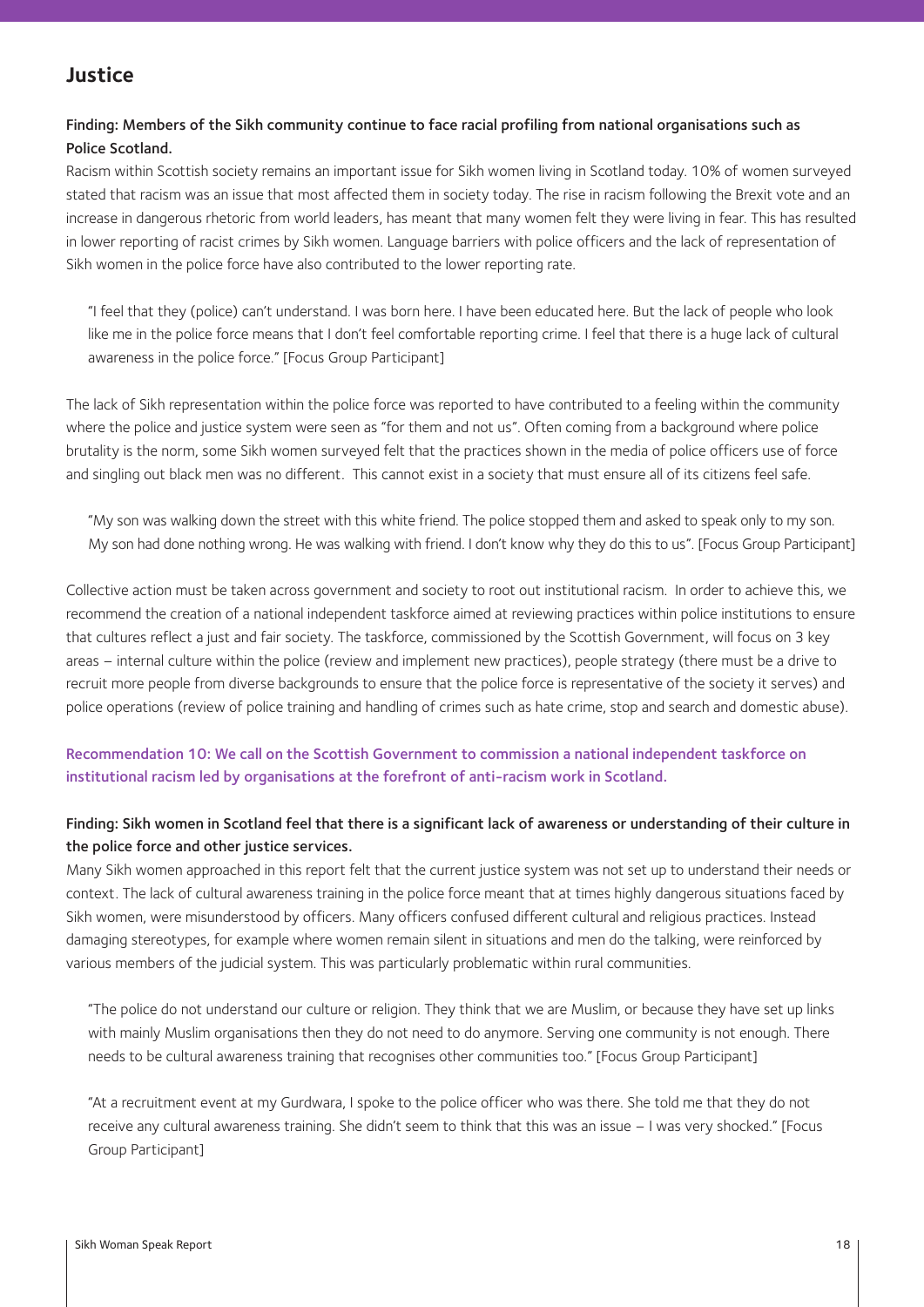The creation of mandatory cultural awareness training during the induction training of police officers, members of the judiciary and victim support workers is crucial. This will mean that Sikh women feel supported in raising issues to the police. Cultural awareness training will allow tailored and effective approaches to resolving issues faced by Sikh women which require police assistance. The training must form part of the equality and diversity policy of each body/institution. The training must be resourced from an external culture specific organisation so that stereotypes are not reinforced, and a true reflection of that culture is portrayed to the attendees. This will lead to a more inclusive justice system that works for the people it protects. The providers must be paid to avoid such training being viewed as tokenistic and to recognise the work of the provider.

To ensure this training is given its due significance, re-fresher training must then be given at regular intervals. Again, this must be provided by an external culture specific organisation. Interfaith events within the different institutions would also increase the level of cultural awareness.

Recommendation 11: We call for mandatory cultural awareness training for police officers, members of the judiciary and victim support workers.

#### Finding: Victim support services do not meet the needs of Sikh women living in Scotland

After the trauma experienced by the commission of the crime, appropriate support for victims is crucial in helping victims recover. It is part of a well-established process which recognises the emotional and practical strain that crimes can have on their victims. Victim support services provide emotional and practical support, information, referral to other services and advocacy for the rights of victims.

However appropriate support of this kind is lacking for many Sikh women living in Scotland. In crimes of domestic abuse and violence, a lack of cultural awareness means that the home situation of many Sikh women is misunderstood by victim support providers. Coupled with the lack of appropriate external support services, especially in rural communities, that such women can be referred onto, this means that victims fall through the cracks and do not receive the support which they are entitled to and which would be received by others from another community. Language barriers also pose as an issue with many women reporting that they did not feel that could be supported, where they could not even tell people how they felt, let alone what they needed. Although there are interpreters, this was not easy to access and many victims were not informed that such interpreters even existed. There is a particular lack of appropriate victim support for Sikh women living in rural communities. Perhaps the most harrowing revelation was the lack of confidence in the police and overall justice system.

"I do not feel comfortable talking to the police or anyone like that (support services or judicial bodies). They are not for us. They do not understand us." [conference attendee]

The lack of confidence meant that when such women were victims to crimes e.g., Hate crimes, they wished the whole experience to be over with and declined victim support service when offered by the police. There is also a lack of understanding of what victim support services can offer.

"I was offered the victim support service. But I said no. I didn't really understand it and I did not want to tell them anything that could be used against me. I just wanted it over with" [Focus Group Participant]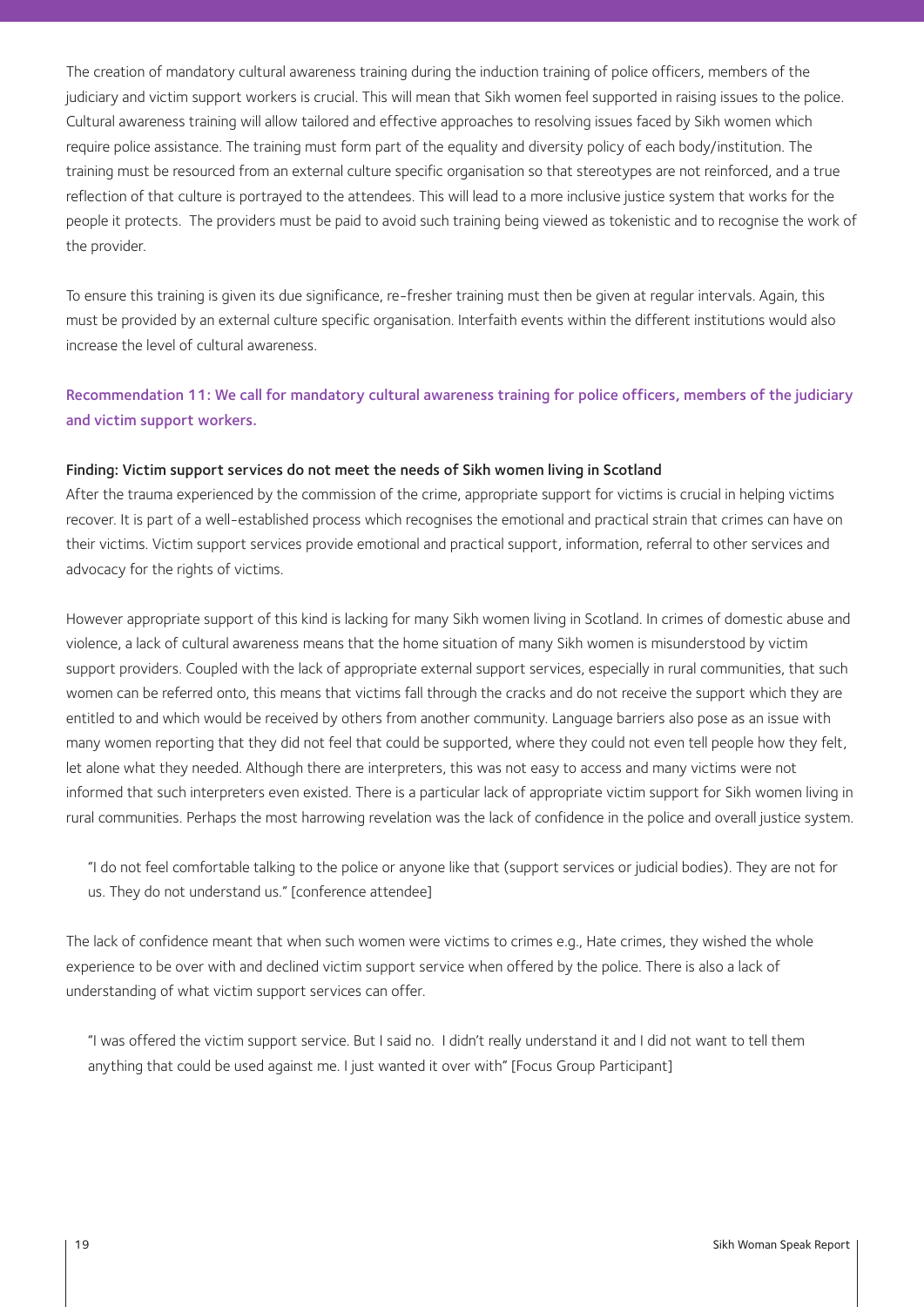Appropriate cultural awareness training should be given to victim support providers so that they are aware of the cultural situation that Sikh women face, especially those who report crimes of domestic abuse and violence. There must also be greater connection between victim support agencies and more culture specific organisations which provide support to victims of domestic abuse and violence. There is a need for work to be done to raise awareness of what support services can offer, but this must be paired with improvements to provision to instil confidence in Sikh women that they will be supported appropriately.

#### Recommendation 12: We call for better provision of more appropriate victim support services for Sikh women who have experienced domestic abuse, violence or any other crime.

#### Finding: Sikh women in Scotland feel that engagement with them is tokenistic and not taken seriously.

Engagement with Sikh women on proposed policy or legislative changes is far and few between. Survey respondents stated that most institutional and government engagement with the Sikh community is done via male dominated Gurdwara governance and does not represent Sikh women's needs. This means that the specific needs of Sikh women in Scotland are not met. Also, many women surveyed at the focus group were not aware of the democratic process and how they could input in changing policy and legislation. They felt that this was something done to them, over which they had no control over.

"I did not know that you could do that (input on policies or legislation). If change happens like that, why have they not asked our opinions? I was born in this country too." [Focus Group Participant]

"I went to a Scottish Government consultation on Hate Crime and I was the only person from the Sikh community and the only the female from a south Asian background in the group. I felt that my voice as a Sikh person in Scottish Society was not being taken seriously, but rather tokenistic, because there seemed to be no meaningful attempt to engage with other Sikh women." [Focus Group Participant]

Sikh women must be involved at the very outset of policy and legislative change. There must be increased community engagement with Sikh women in Scotland. Instead of only engaging with Sikh women through the local Gurdwaras, focus groups could also be held in wider community centres and hubs. More resourcing should be allocated to Sikh specific community charities and organisations to facilitate civic engagement. Establishment of information sessions outlining the democratic process and opportunities for involvement should be provided to Sikh women, so that Sikh women become more informed about their democratic rights and opportunities to input in policies and legislation that affect them as not only Sikhs but as Scottish citizens. There must also be more advertisement of the opportunities to participate including in community centres and hubs and social media.

Recommendation 13: We call on the Scottish Government and other civic bodies to engage more meaningfully with women in the Sikh community on policy and legislative changes.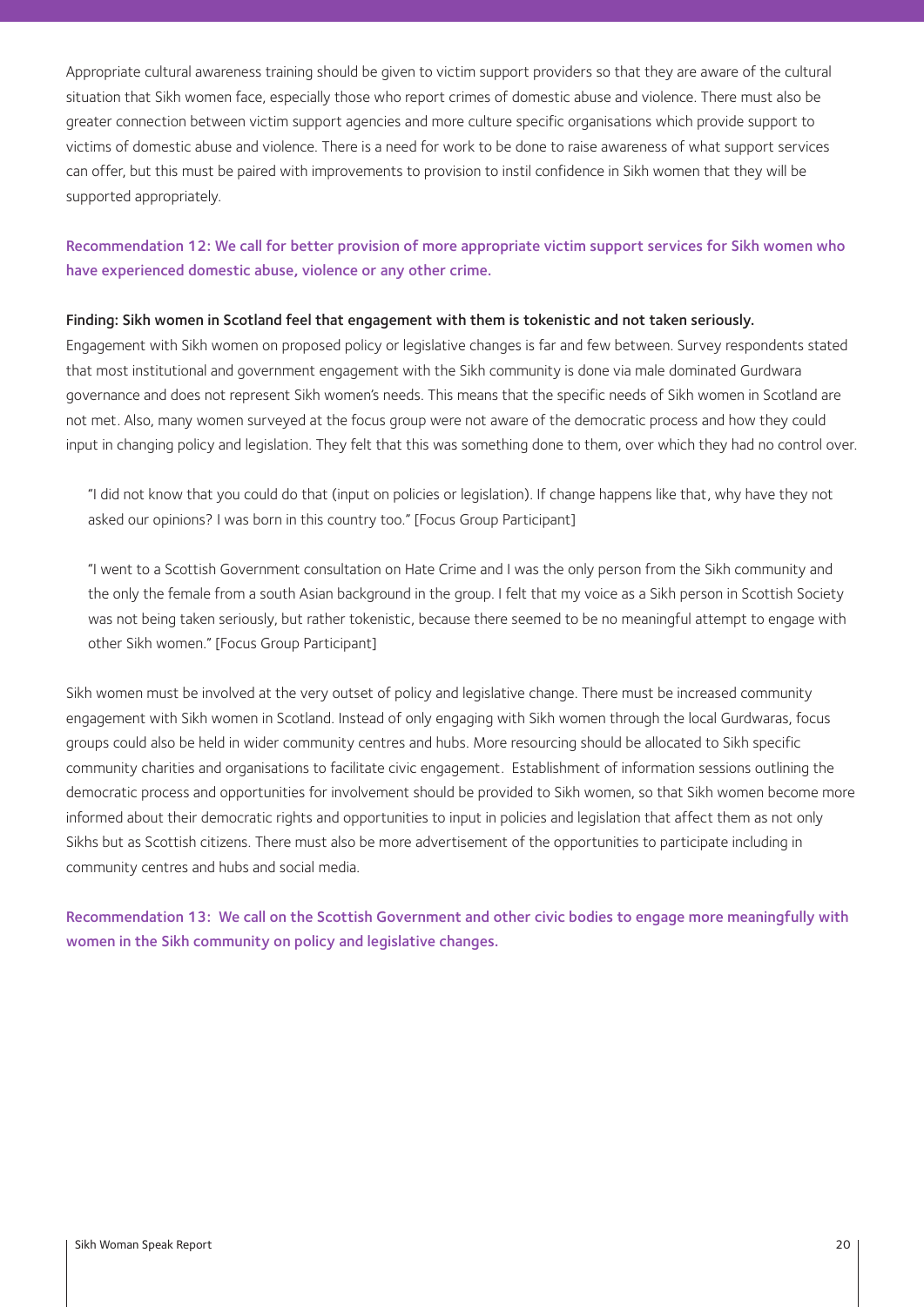# **Health**

#### Finding: Sikh Women feel unable to share their experiences with healthcare professionals due to fear of judgement and lack of understanding.

It was highlighted that there is a severe lack of understanding by current health professionals on the cultural context of Sikh Women in Scotland. This was displayed by Sikh women in our online focus groups expressing anxiety when approaching health care professionals as they felt they would be "judged", and "could not talk openly" with their GP for fear that the GP would not understand their living circumstances.

The Sikh women who attended the conference expressed a deep disappointment with the current postnatal and prenatal care given to new Sikh mums. Multi-generational households are very common in Sikh families and this context often means women are not able to speak openly at home about monumental personal challenges they go through after giving birth. Therefore, home visits are challenging, and many women felt they were not able to give their healthcare providers honest answers. Many Sikh women have missed out on urgent postnatal care they needed.

It is necessary for healthcare professionals, especially those working in communities and visiting peoples' homes, to be aware of the cultural contexts they are entering, and the issues that may shape the experiences of their patients. The Scottish Government must resource proper cultural awareness training that achieves this depth of understanding. The execution of the training programme must be heavily informed by Sikhs living in Scotland. The training must be mandatory and count towards the practitioner's overall training or Continuing Professional Development (CPD) plan.

Recommendation 14: We call on the Scottish Government to commission cultural awareness training for all NHS members of staff; with specific attention to elderly care homes, maternity, postnatal, and mental health practitioners.

#### Finding: Sikh Women face barriers in accessing appropriate and culturally aware mental health services.

Many Sikh women reported that that they are not fully understood by therapists and counsellors in the current system. The lack of therapists with lived experience of the South Asian community was a major issue raised across the conference and the focus groups.

Many attendees referenced the South Asian Therapists website made by the Pink Ladoo campaign, suggesting that Scotland needs a similar local service. While a UK-wide network does exist – The Black, African and Asian Therapy Network – there are few South Asian therapists listed in Scotland. South Asian specific mental health organisations have identified that the mental health context of South Asian women differs greatly from those of white ethnicity (Memon, Taylor, Mohebati et al, 2016). The family structures, experiences of racism, immigration waves, and other deep-seated experiences that make up the fabric of South Asian communities are not understood by those with no lived experience, therefore the advice provided by mental health providers, both public and private, is not always applicable or appropriate. A recent survey of 470 Panjabi individuals found that the most commonly reported support structures were family, friends and faith, while state and private healthcare were reported at a much lower rate (Singh, 2021) (9).

It is essential that South Asian women are given the option to be referred to a South Asian therapist within the NHS. This must be an option - it must not be assumed that all South Asian women would like to see a South Asian therapist. The Scottish Government must provide resources in the form of funding to South Asian specific mental health awareness and service-providing charities and organisations.

(9) This trend was also evident in a recent research study conducted by Sikh Sanjog on the impacts of covid-19 on the Sikh community in Scotland.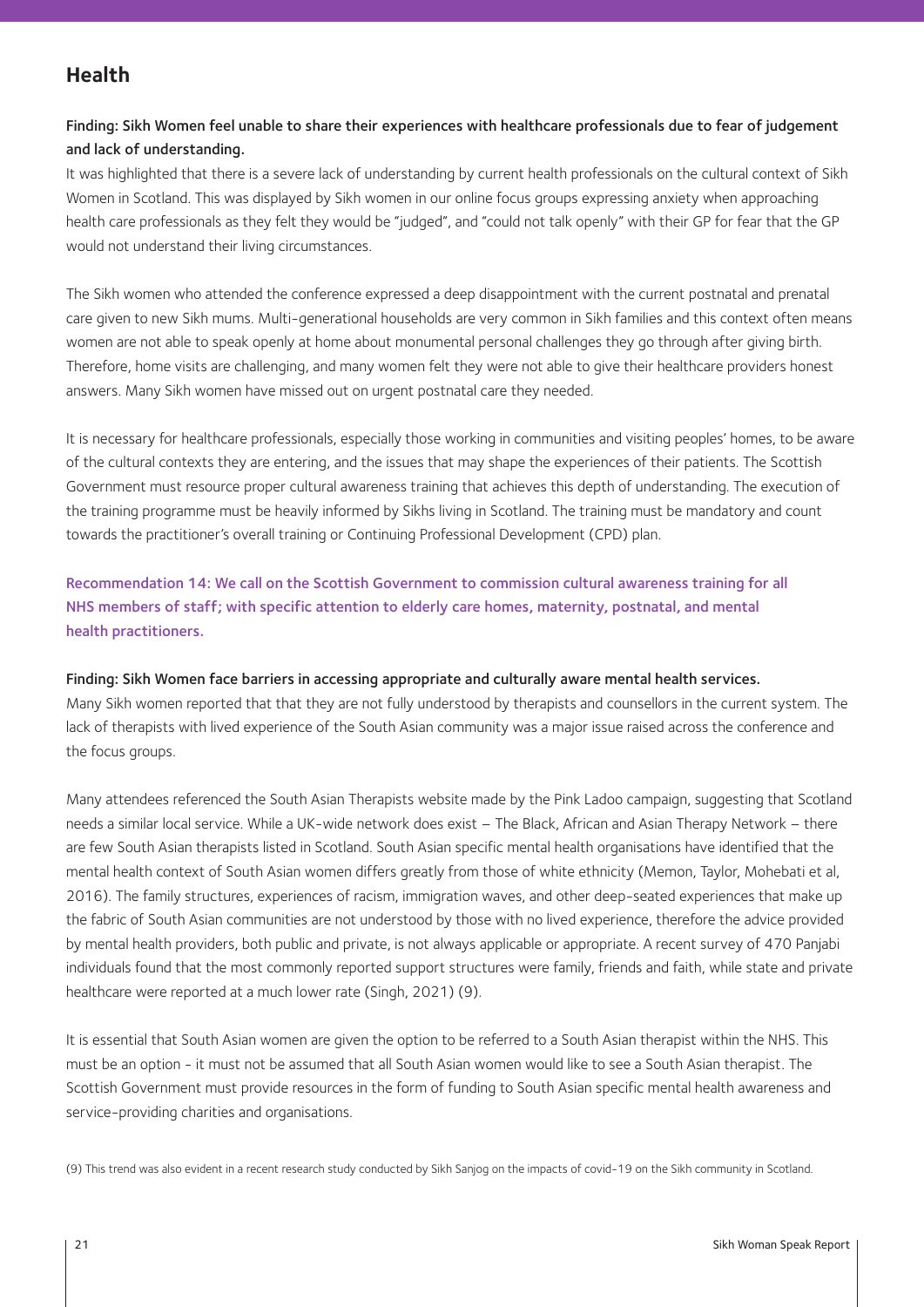Multiple women in both the focus groups and during the conference stated they were forced to leave the public mental health provision and seek private care, as the NHS system was too stressful and "fragmented". One online focus group participant stated, "growing up in that system is no [way to grow up]", having been exposed to the NHS mental health care service from a young age due to family, and stated that this led to a decay of her own mental health through to adulthood. Another individual had such a negative experience with the mental health service in Scotland, that she was forced to seek private care as the public system was causing her situation to worsen. She noted the financial barriers of accessing private healthcare.

"Trying to get help from your GP is horrific, it's really, really terrible and I am somebody who is from this country [UK], speaks this language [English] and understands this culture [British/Scottish] and getting publicly funded help for your mental health is really, really difficult and it is a huge barrier […] I wasn't given help. I was sent to generic open days where they assess your situation and refer you on, I had to get my situation assessed 3 to 4 times. Having to speak about the things that have brought you to this situation is really difficult […] I nursed myself through it, I got a brief counsellor and they dotted me around, not a great experience. I found it massively difficult to gain professional help." [Focus Group Participant]

A more joined up approach is required to ensure people are not "victims of the process", that is, women who have reached out to their GPs and subsequently been discouraged from seeking further help. This approach should ensure the NHS assigns one therapist/counsellor to a particular case and sees this through to completion, unless the patient requests a change in therapist.

Recommendation 15: We call for the Scottish Government to sponsor South Asian specific counselling services to address mental health issues suffered by people in the Sikh Community and wider South Asian context.

Recommendation 16: We call on the Scottish Government to review the current mental health provision and case referral process.

# **Summary of all recommendations**

#### Culture, Heritage and Identity

Recommendation 1: We call on the Scottish Government and the cultural and heritage sectors to develop and deliver a campaign to celebrate Sikh culture and heritage in Scotland.

Recommendation 2: We call on the Scottish Government, Local Authorities and the Scottish Trade Union Congress to implement guidance and campaign for schools and employers to provide flexible working and flexible leave for pupils and workers to take leave on days that are of cultural and/or religious significance, moving away from the default Christian calendar of holidays.

Recommendation 3: We call for Equalities legislation to be devolved to the Scottish Government, so that caste discrimination can become a protected characteristic.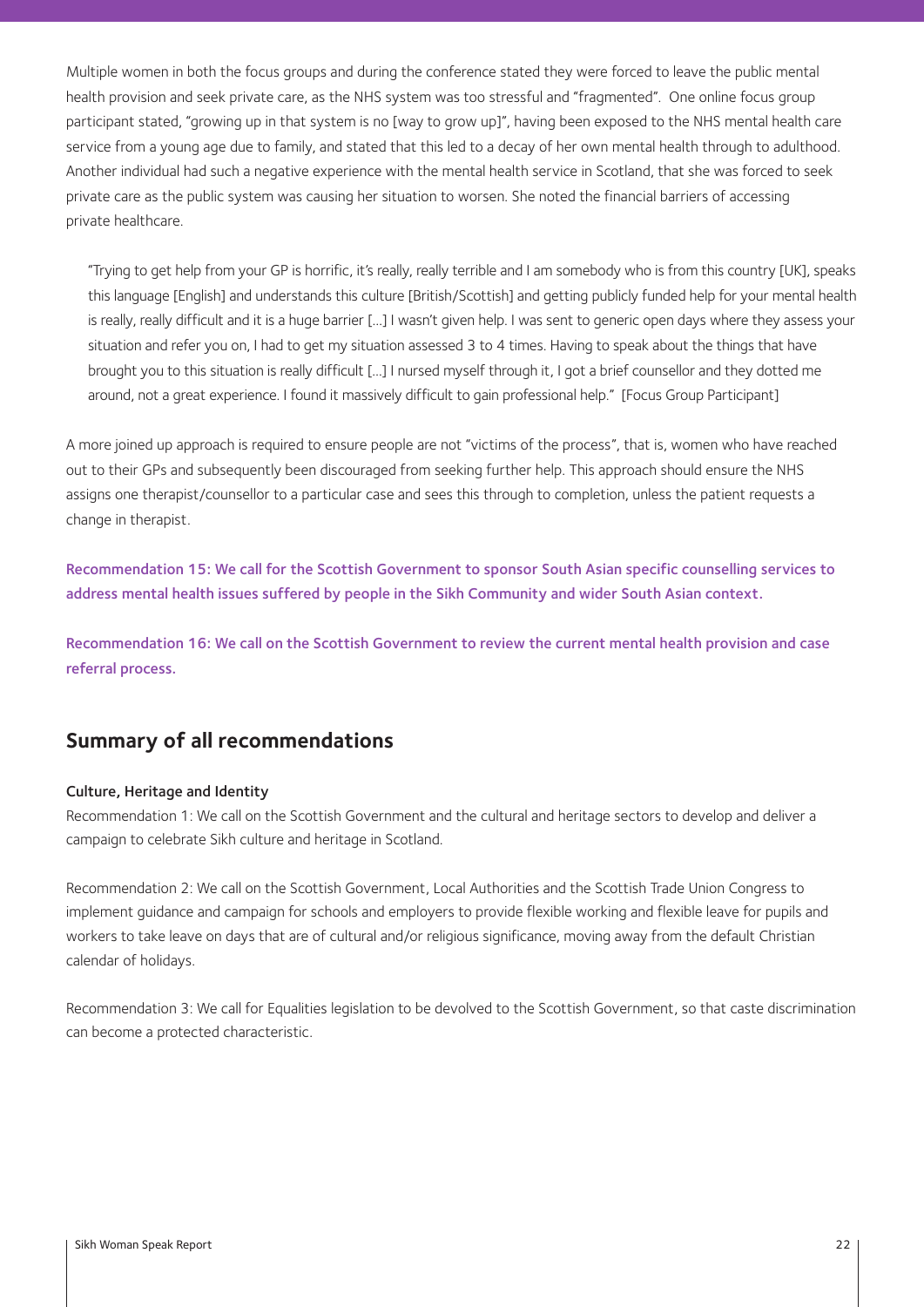#### Education

Recommendation 4: We call on Education Scotland to set a benchmark for all Scottish pupils to have a minimum knowledge of Sikhi by the end of compulsory education.

Recommendation 5: We call on Education Scotland to undertake or commission research with Scotland's Panjabi-speaking communities to determine demand for Scottish qualification(s) for Panjabi language.

#### Employment

Recommendation 6: We call on The Fair Work, Employability and Skills Directorate within the Scottish Government to work with employability initiatives and organisations, and education providers, to instigate a cultural shift in how 'homemaking' is viewed by employers.

Recommendation 7: We call on the Fair Work, Employability and Skills Directorate within the Scottish Government to work with women's support organisations to develop a programme of workshops for women who have been homemakers to explore their potential as workers in other domains.

Recommendation 8: We call on all major employers to carry out Sikh culture awareness training to better understand the culture and predicaments which Sikh women face. This must be compulsory to all levels of management, so they are able to understand and pass this information on to their staff.

Recommendation 9: We call on all major employers to encourage merit-based promotion, acknowledging that everyone is capable of fulfilling the responsibilities and duties of a senior role. The Scottish Government must offer training courses/workshops targeted at South Asian women, to ease the transition to managerial roles.

#### Justice

Recommendation 10: We call on the Scottish Government to commission a national independent taskforce on institutional racism led by organisations at the forefront of anti-racism work in Scotland.

Recommendation 11: We call for mandatory cultural awareness training for police officers, members of the judiciary and victim support workers.

Recommendation 12: We call for better provision of more appropriate victim support services for Sikh women who have experienced domestic abuse, violence or any other crime.

Recommendation 13: We call on the Scottish Government and other civic bodies to engage more meaningfully with women in the Sikh community on policy and legislative changes.

#### Health

Recommendation 14: We call on the Scottish Government to commission cultural awareness training for all NHS members of staff; with specific attention to elderly care homes, maternity, postnatal, and mental health practitioners.

Recommendation 15: We call for the Scottish Government to sponsor South Asian specific counselling services to address mental health issues suffered by people in the Sikh Community and wider South Asian context.

Recommendation 16: We call on the Scottish Government to review the current mental health provision and cas referral process.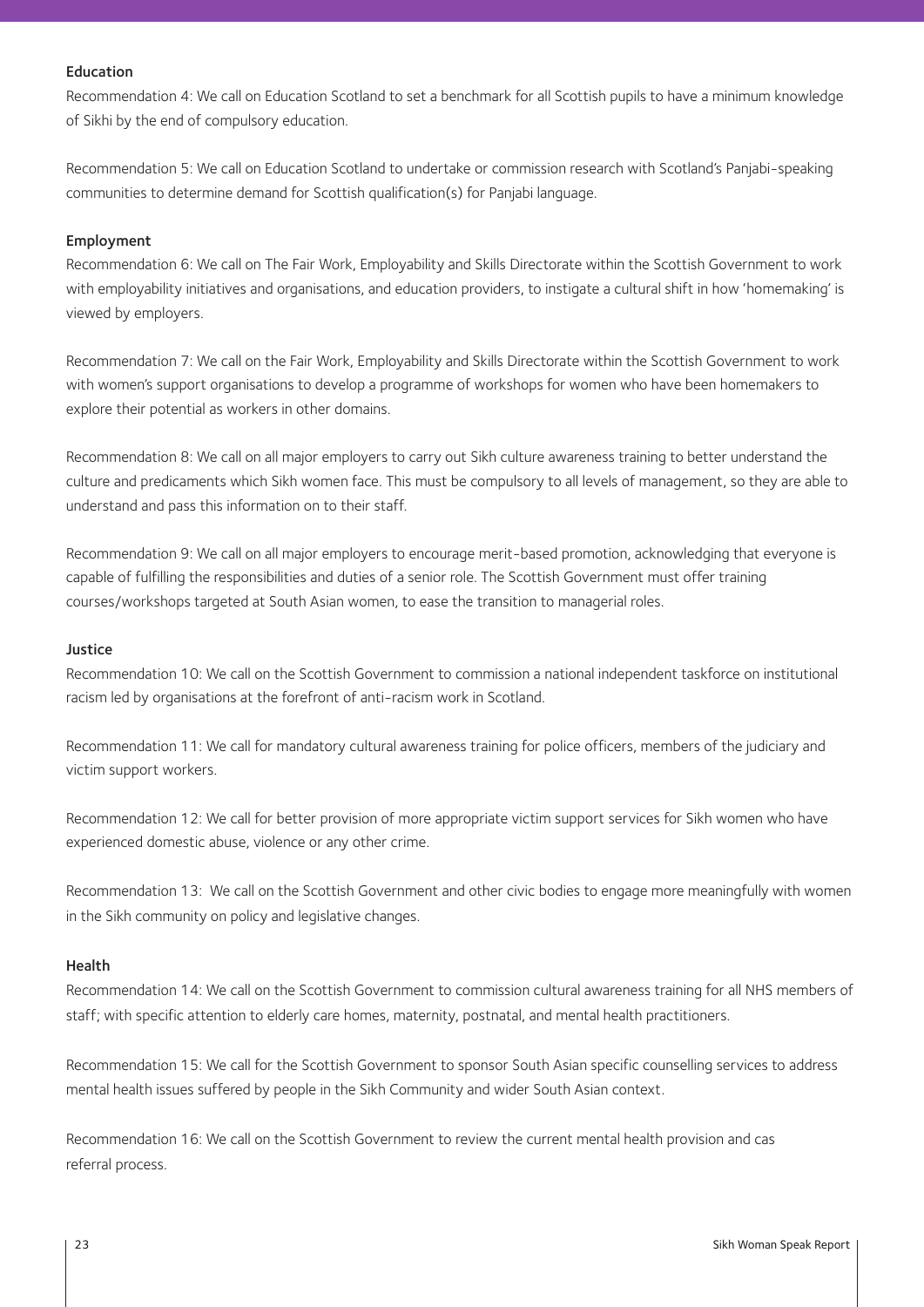# **Next Steps**

There are a number of next steps that have arisen from this research. Significantly, there are a number of issues to be further explored within Sikh communities in Scotland. There is also much more research needed into the outward facing issues that have been discussed in this report. A number of our recommendations require further consultation with Sikh women and Sikh communities, for example around language qualifications and appropriate cultural awareness training. As we have stated throughout this process, our findings relate to the Sikh women who we were able to engage with, but this only scratches the surface of the depth and nuance of Sikh women's experiences in Scotland.

#### Work within Scotland's Sikh Communities

Our research into education and heritage related issues also uncovered a number of internal areas for Sikh Sanjog to pursue within Scottish Sikh communities. These relate to gender inequality in our communities, in particular how gurdware are run. At present, women are highly under-represented within Sikh community governance, and it is still common for forms of seva to be divided along gendered lines. It is common, for example, in the preparation of Langar for certain tasks to be labelled "bibiyaan da kamm" - women's work - such as rolling and cooking roti. There is also stigma around carrying out religious duties while menstruating, and a lack of training available for women to take on specific seva activities that require expertise.

In addition to gender inequality, there was also a desire for more Panjabi and Gurmukhi language education to be available for adults, as most existing provision is for children and young people. Language barriers present a growing issue for Sikhs of second generation and beyond, due to English being the primary language spoken in the home.

Our research into mental health related issues also uncovered a number of barriers within the community that need to be addressed. It is clear mental health is still very much a taboo subject within the Scottish Sikh community and many are labelled derogatory terms or isolated from society. Across the society generally, more work needs to be done to prioritise mental health, however for Sikhs in particular, intergenerational trauma originating from partition, waves of immigration which brought many Sikhs to Scotland have had a toll on the mental health of older generations.

As mental health is not talked about in a positive way, many of these deep-seated generational pains are not addressed and are often passed to children. Therefore, it is extremely important that the Sikh community as a whole acknowledges the importance of talking about mental health in an open and constructive manner. The work we are looking to do here will sit alongside what we are recommending to the Scottish Government.

In our presentation of Employment issues in this report, we described a number of issues related to family pressure on women and girls to become caregivers or opt for work that fits into family expectations. Our recommendations seek to tackle the barriers Sikh women in these circumstances may face, but we will also pursue work to internally tackle the underpinning gender inequality within Sikh communities, so that Sikh women will feel empowered to pursue any line of work they desire.

There is also further work to be done within Sikh communities to create more opportunities for women to be trained to undertake forms of seva that have previously been carried out almost exclusively by men.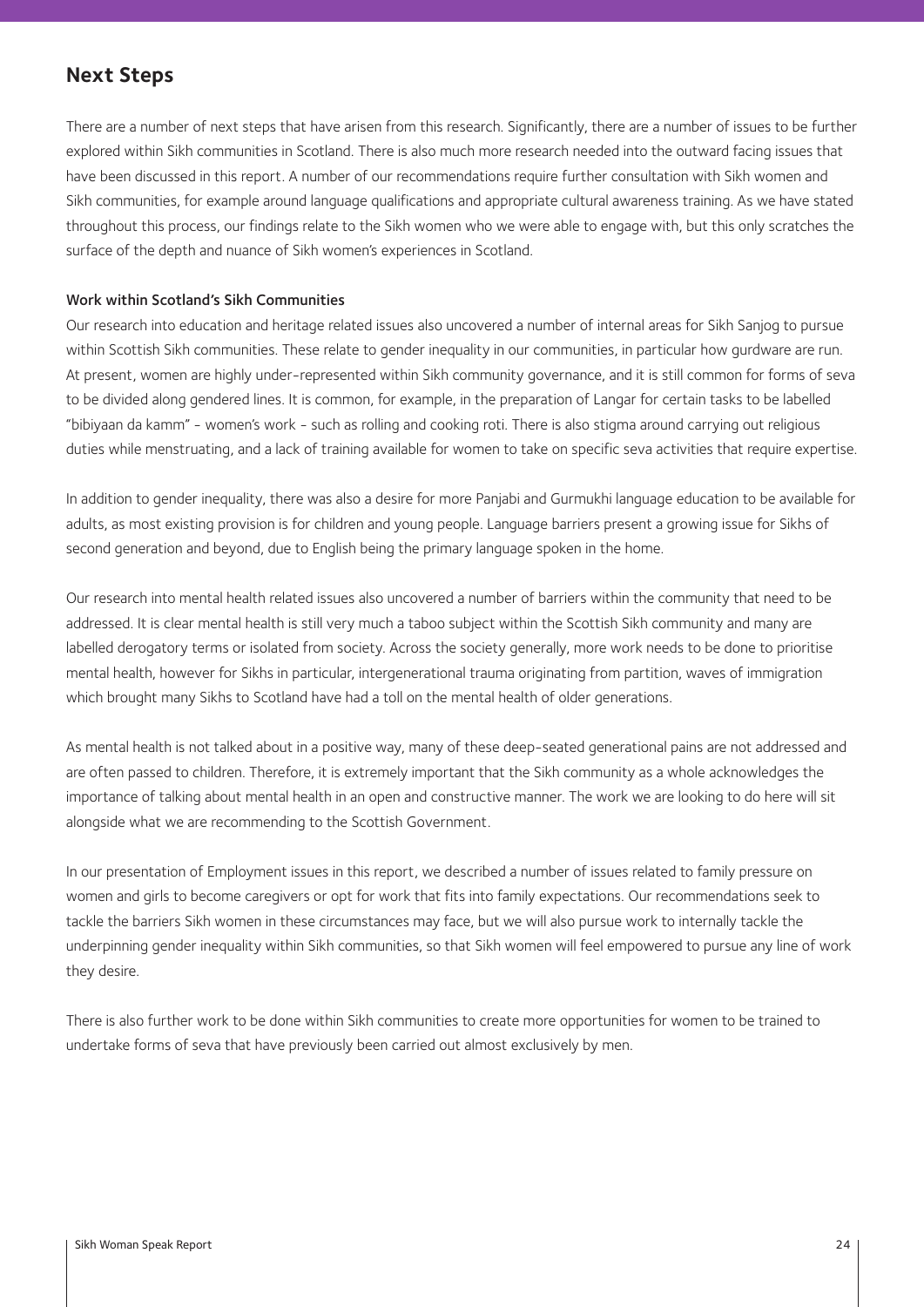# **Conclusion**

In this report we have presented a number of important recommendations that, if implemented, will result in huge positive change for Scottish Sikh women. We strongly believe that taking a nuanced approach to addressing the culturally-specific needs of Scottish Sikh women will benefit all people in Scotland, in paving the way to embrace the needs of people from all cultures and backgrounds. We once again would like to thank the women who participated in this research through sharing their valuable lived experiences. We know that this is just the beginning, and that there are many more Scottish Sikh women whose stories are yet to be told and heard.

We call on the Scottish Government, and the other named bodies, to accept, support, and act on the recommendations made in this report, to ensure that the voices of Sikh women are heard within Scottish society.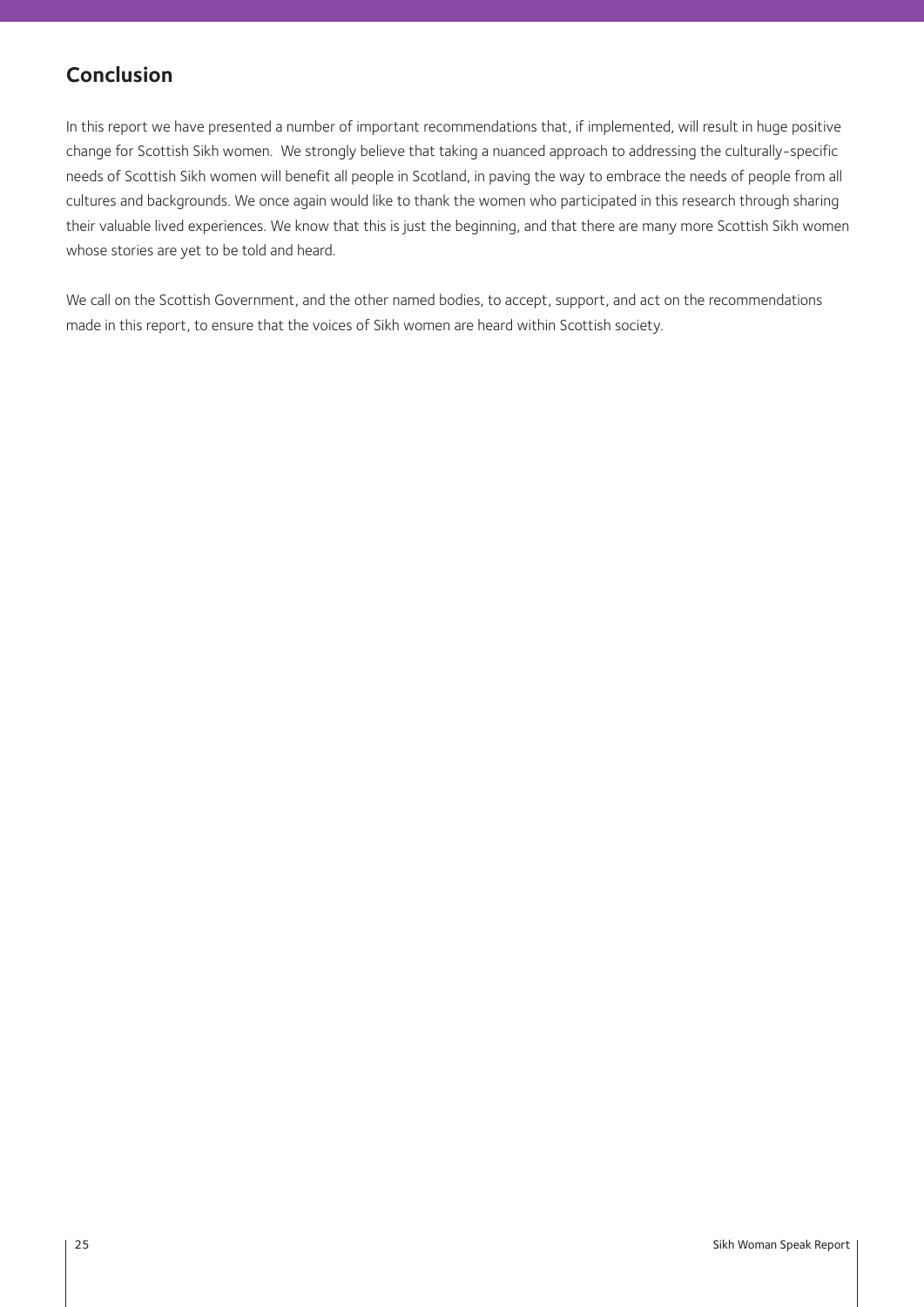# **References**

Bhachu, P. (1985). Twice migrants: east African Sikh settlers in Britain. Tavistock Publications.

Home Office, The Stephen Lawrence Inquiry: Report of an Inquiry by Sir William Macpherson of Cluny, Cm 4262–I, February 1999

Human Rights Consortium Scotland, (2021) Human Rights and Devolution: Devolution as a Vehicle for Human Rights Protection and Progress. https://hrcscotland.org/wp-content/uploads/2021/09/Final-Devolution-and-Human-Rights-Dev-as-a-vehicle-for-HR-protection-and-progress-Sept-2021.pdf

Memon, A., Taylor, K., Mohebati, L.M., Sundin, J., Cooper, M., Scanlon, T., de Visser, R. (2016) Perceived barriers to accessing mental health services among black and minority ethnic (BME) communities: a qualitative study in Southeast England. BMJ Open 6:e012337. doi: 10.1136/bmjopen-2016-012337

Mills, J., Bonner, A., & Francis, K. (2006). The Development of Constructivist Grounded Theory. International Journal of Qualitative Methods, 25–35. https://doi.org/10.1177/160940690600500103

National Advisory Council on Women and Girls (NACWG). (2021). 2020 report and recommendations. NACWG. https://onescotland.org/wp-content/uploads/2021/01/562006\_SCT1120576152-002\_NACWG.pdf

Scottish Government, Equally Safe: Scotland's strategy to eradicate violence against women, 2018, https://www.gov.scot/publications/equally-safe-scotlands-strategy-prevent-eradicate-violence-against-women-girls/

Scottish Government, A fairer Scotland for women: gender pay gap action plan, 2019, A fairer Scotland for women: gender pay gap action plan - gov.scot (www.gov.scot)

Singh, S. (2021). Reflections on Punjabi communities, COVID-19, and mental health. In O. Williams, D. Tembo, J. Ocloo, M. Kaur, G. Hickey, M. Farr, & P. Beresford (Eds.), COVID-19 and Co-production in Health and Social Care Research, Policy, and Practice: Volume 2: Co-production Methods and Working Together at a Distance (1st ed., pp. 131–138). Bristol University

Press. http://www.jstor.org/stable/j.ctv1p6hqk9.19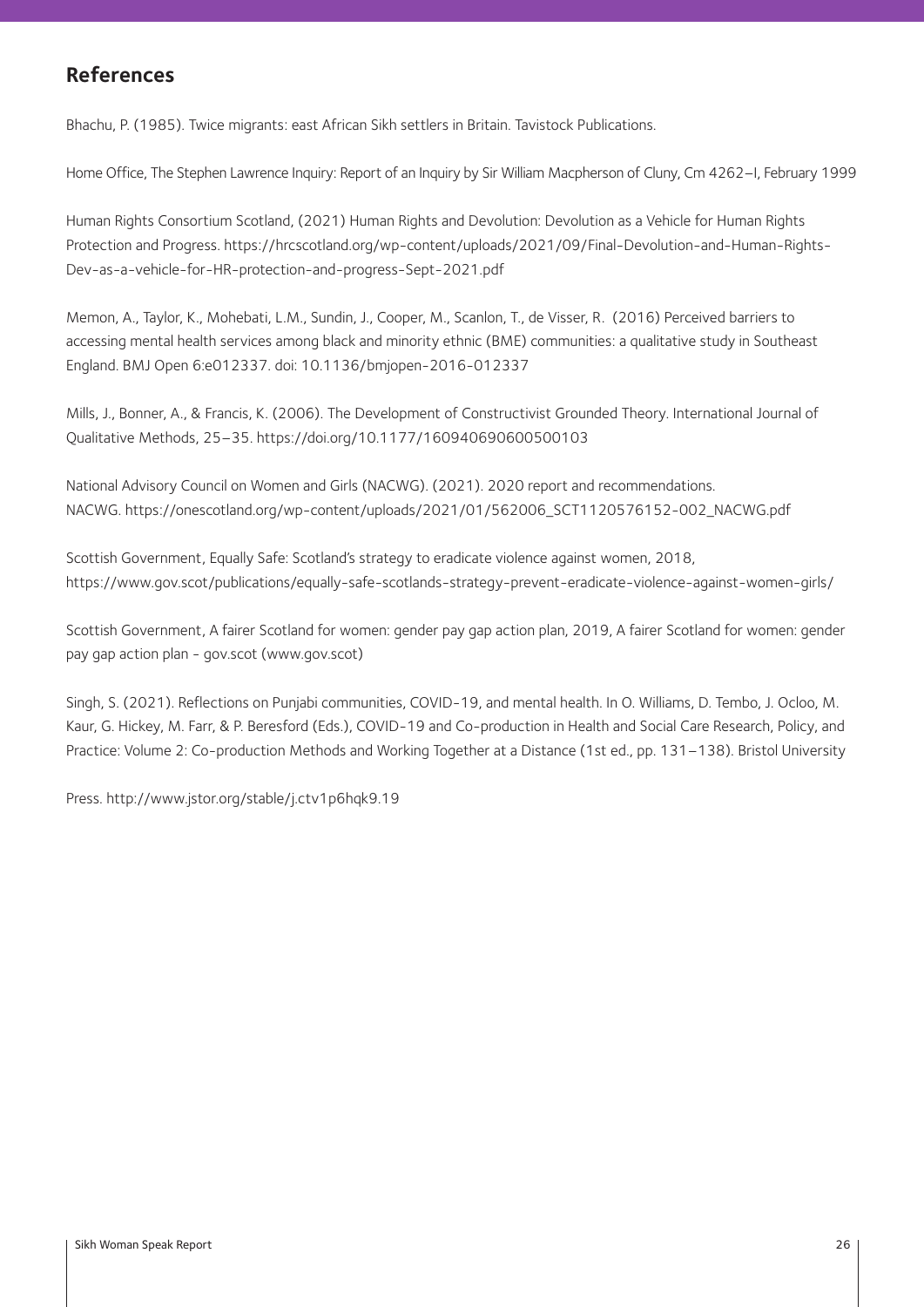#### Useful Links

https://southasiantherapists.org/ https://www.baatn.org.uk/

#### To cite this report:

Bhachu, D., Kaur, K., Kaur, R., Potiwal, S. (2021) Sikh Women Speak: The Voices of Sikh Women in Scotland, Sikh Sanjog. Available online: https://www.sikhsanjog.com/documents/

Sikh Sanjog 17a Graham Street, Edinburgh, EH6 5QN Tel: 0131 553 4737 Email: info@sikhsanjog.com www.sikhsanjog.com